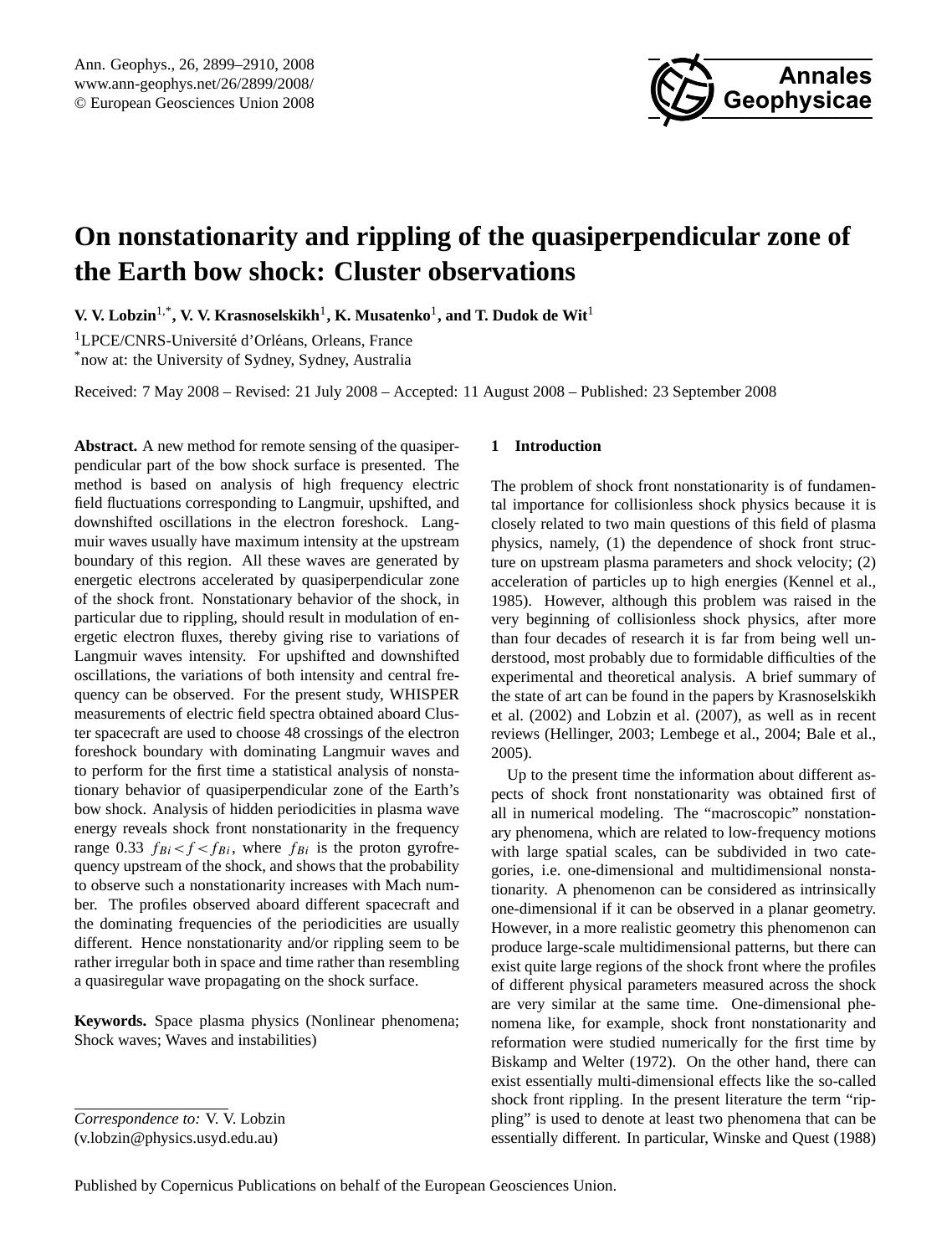as well as Lowe and Burgess (2003) assume that rippling means wave-like ion-scale features moving along the shock surface, while the features observed in the simulations performed by Thomas (1989) seem to be rather irregular. Probably it is worth to introduce for the latter phenomenon the term "wrinkling" while retaining the term "rippling" for the former one. There exists a possibility of combination of reformation with rippling or wrinkling, i.e. the reformation may proceed as a wave propagating on the shock surface or form a rather irregular pattern. A shock front instability found in the simulations by Burgess and Scholer (2007) can probably result in such kind of reformation. In the following we will focus first of all on rippling and wrinkling.

Shock front rippling was observed for the first time by Winske and Quest (1988) in two-dimensional hybrid simulations, where the wave-like disturbances were clearly seen both in the magnetic field and plasma density. These structures move along the shock surface with a speed of  $0.3 V_A$ and have a characteristic scale of about  $5 c/\omega_{pi}$  and a frequency of  $0.4 \omega_{Bi}$ , where  $V_A$  is the Alfvén velocity, c is the speed of light,  $\omega_{pi}$  is the proton plasma frequency, and  $\omega_{Bi}$  is the proton gyrofrequency (unless otherwise stated, all characteristic velocities and scales are calculated with upstream plasma parameters). Disturbances with similar scales were also found by Thomas (1989) in two- and three-dimensional simulations. He focused on dimensionality effects on amplitudes of disturbances and did not analyze their motion. It is worth noting, however, that disturbances observed by Thomas (1989) seem to be more chaotic than those seen by Winske and Quest (1988), and the randomness is considerably higher in the three-dimensional case than in the twodimensional one.

Later Burgess (2006) performed a simulation of rippling to analyze the problems of interpretation of multipoint observations. However, for such a complicated problem a single case study cannot be considered as definite evidence favoring shock front rippling. In addition, a lot of questions still remain open. In particular, can the wrinkling and/or rippling be considered as a typical feature and how do they depend on plasma and shock parameters?

Up to now there are only a few experimental studies concerning shock front nonstationarity both in space and laboratory plasmas.

The first unambiguous evidence of the shock wave nonstationarity was obtained by Morse et al. (1972) in laboratory experiments with a plasma-wind-tunnel device. They revealed that the high-Mach-number shock wave oscillates with a frequency comparable to the upstream ion gyrofrequency.

Vaisberg et al. (1984) reported low frequency oscillations of the ion flux in the Earth's bow shock. Bagenal et al. (1987) observed a similar phenomenon in the Uranian bow shock. The manifestation of the shock front nonstationarity in the ion distribution function was also discussed by Krasnoselskikh et al. (1990).

Galeev et al. (1988a, b) presented the results of analysis of the magnetic field measurements performed onboard Prognoz-8 and Prognoz-10 for several crossings of the Earth's bow shock and discussed the role of nonlinear whistler waves in the shock front nonstationarity. Later Krasnosel'skikh et al. (1991) and Balikhin et al. (1997) analyzed observations of Prognoz-10 and AMPTE spacecraft and confirmed that the main low frequency oscillations found in the shock front are whistlers. The amplitude of these waves is large and cannot be explained as a result of an instability driven by reflected ions, rather, they can be considered as an intrinsic element of the shock front structure generated by the processes of the nonlinear macrodynamic of the front (Galeev et al., 1988a; Krasnosel'skikh et al., 1991; Walker et al., 1999a).

Walker et al. (1999b) presented observations of a quasiperpendicular shock encountered by APMTE-UKS and AMPTE-IRM with quite different profiles for the two spacecraft and interpreted these observations as a result of shock front nonsationarity. With the use of Cluster data, Horbury et al. (2001) found examples of some aspects of shock nonstationarity, where the amplitude of magnetic field fluctuations attains ∼10 nT, making profiles considerably different for different spacecraft. Horbury et al. (2001) argue that these fluctuations stop before the ramp and do not appear to disrupt the shock structure; on the other hand, they don't reject the possibility that the fluctuations may be signatures of the unsteady shock reformation. The first convincing experimental evidence in favor of shock front reformation was presented by Lobzin et al. (2007).

Moullard et al. (2006) were the first who probably observed another aspect of shock front nonstationarity – rippling. They analyzed a single event when during ∼1 h time interval Cluster spacecraft "touched" the bow shock and than crossed it twice during ∼10 min. This shock is almost perpendicular, high-beta, and high-Mach-number, with the fast mode Mach number  $M_f = 11$ . Moullard et al. (2006) argue that the observed oscillations of the magnetic field and plasma density within the front can be interpreted as a wave moving along the shock surface. The velocity of this wave seems to make an acute angle  $( $40°$ ) with the upstream mag$ netic field and varies within the range from 2 to 4  $V_{Ad}$  (80– 160 km/s), where  $V_{Ad}$  is the downstream Alfvén velocity. The wavelength estimated by Moullard et al. (2006) is 1000– 2000 km.

Up to the present time, the information concerning different aspects of shock front nonstationarity was obtained first of all in numerical modeling, which allows one to follow the temporal evolution and spatial structure of the shock wave with an arbitrary resolution.

A serious limitation of space experiments is that the spatial resolution is always limited to spacecraft separation, which could be too large for deducing any information about the fields in between. For example, the spacecraft separation varies in the range 100–10 000 km for Cluster mission, while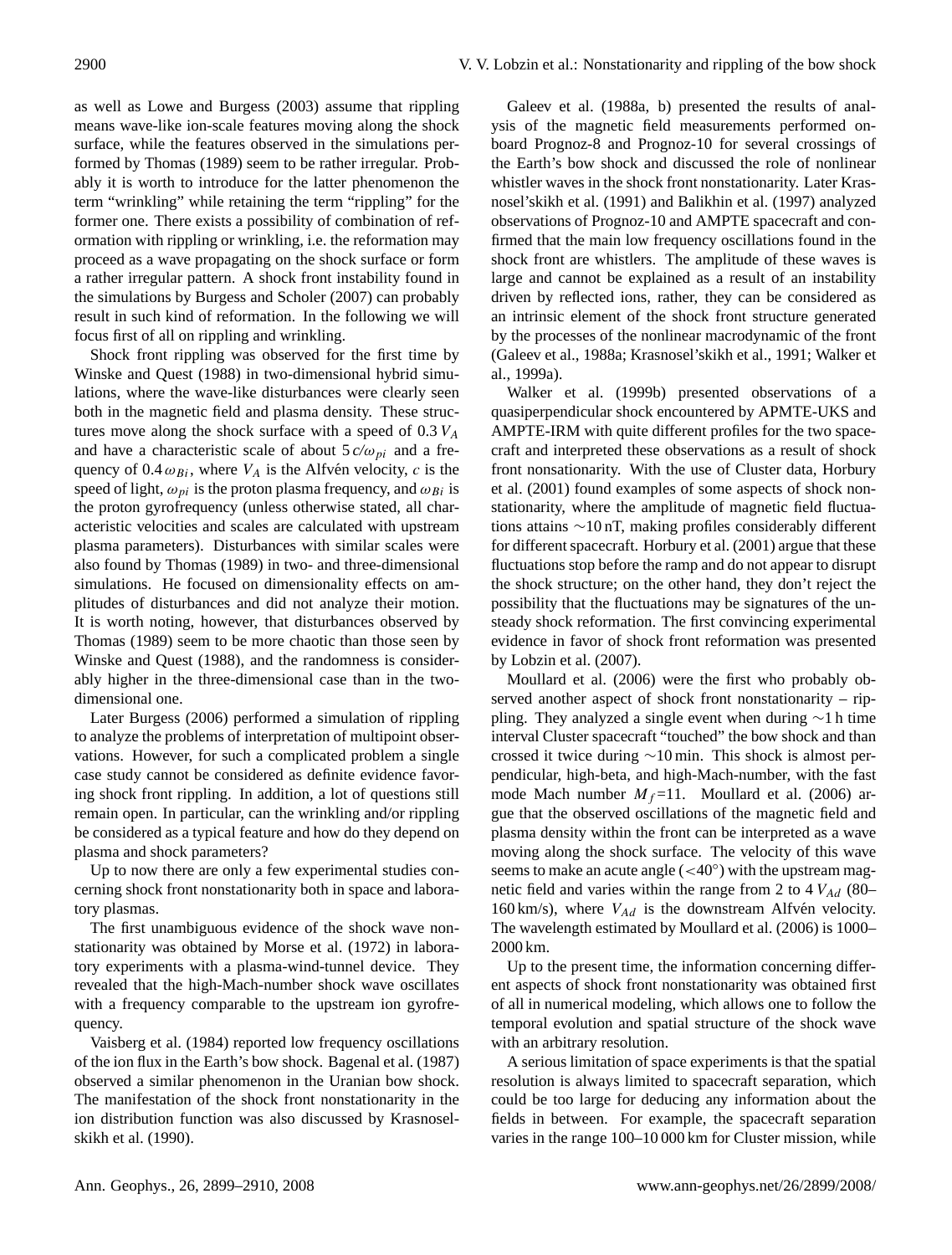the thickness of a typical quasiperpendicular shock is about 600 km. However, when spacecraft are in the electron foreshock, there exists an indirect method for remote sensing of the bow shock surface during relatively long time intervals (see Lobzin et al., 2003, and the details in the following). This method is based on analysis of high-frequency electric field fluctuations corresponding to Langmuir, upshifted, and downshifted waves. These waves are generated by superthermal electrons that were reflected from the bow shock and propagate in the sunward direction along the magnetic field lines (e.g. Filbert and Kellogg, 1979; Lacombe et al., 1985; Lobzin et al., 2005, and references therein). The deformation of the shock front should lead to significant changes of these fluxes, which in their turn result in changes of observed electric field spectra.

In the present paper we use the above-mentioned method for remote shock front sensing and present the results of statistical study of hidden periodicities in the measured Langmuir wave energies. The main aim of the paper is to study spatio-temporal characteristics of shock front nonstationarity and the search of experimental evidence favoring shock front rippling and/or wrinkling. This aim is accomplished by describing the data selection and analysis procedure (Sect. 2), interpreting and discussing the results (Sect. 3), and then giving the conclusions (Sect. 4).

#### **2 Data selection and analysis procedure**

The direct observation of shock front rippling and/or wrinkling onboard spacecraft is rather difficult, because a typical time of bow shock crossing is a few ion gyroperiods and is comparable or even less than the expected characteristic time scale of rippling, and the coherence length for this process can be less than the distance between the satellites, thereby making useless the multi-spacecraft methods for separations of spatial and temporal variations. To find convincing experimental evidence of shock front rippling or wrinkling, it is desirable to follow the shock evolution during relatively long time intervals, much longer than the ion gyroperiod. Fortunately, when spacecraft are in the electron foreshock, there exists a possibility for remote sensing of the quasiperpendicular region of bow shock surface during relatively long time intervals (Lobzin et al., 2003). To this end, one can analyze high-frequency electric field fluctuations corresponding to Langmuir, upshifted, and downshifted waves. These waves are generated by suprathermal electron fluxes, which are reflected from the bow shock front and move approximately along the magnetic field lines (see, e.g. Filbert and Kellogg, 1979; Lacombe et al., 1985; Lobzin et al., 2005, and references therein). Any deformation of the shock front should lead to significant changes of these fluxes, which in their turn result in changes of observed electric field spectra.

Indeed, from the theory of energization of electrons by shock waves it follows that the key parameters of the distribution function of reflected electrons depend strongly on the angle between the shock normal and the upstream magnetic field,  $\theta_{Bn}$  (Leroy and Mangeney, 1984; Wu, 1984). In particular, for typical parameters of the Earth bow shock, the average energy per electron increases from  $\sim$ 4 T<sub>e</sub> to  $\sim$ 50 T<sub>e</sub> within relatively narrow range of angles, from 83° to 88°, while the relative number density drops from 11% to 0.3% and becomes negligible for angles larger than 89◦ (Leroy and Mangeney, 1984). Thus energetic electrons that are responsible for the generation of intense plasma waves in the electron foreshock come from a relatively small region of the bow shock, near the point of tangency of the solar wind magnetic field. Any nonstationarity of the shock in this region will result in nonstationary behavior of Langmuir waves in the vicinity of foreshock boundary. In particular, even if the shock nonstationarity is moderate, a strong modulation of Langmuir wave intensity is expected to be observed due to sharp dependence of electron beam parameters on the  $\theta_{Bn}$ . On the other hand, Lowe and Burgess (2003) argue that the amplitude of rippling increases as  $\theta_{Bn}$  approaches 90°, thereby favoring the modulation of electron fluxes and Langmuir waves. Numerical studies of the electron energization in the time-dependent electromagnetic fields typical for the Earth's bow shock show that the modulation can be very strong, i.e. upstream of the re-forming shock energetic electron bursts can be formed cyclically rather than resemble a continuous electron beam (Yuan et al., 2007). It is also worth noting that, in accordance both with the theory and simulations, shock front nonstationarity not related to rippling and/or wrinkling should be observed both for perpendicular and quasiperpendicular shocks in the wide range of  $\theta_{Bn}$  provided that Mach number is high enough (e.g. Krasnoselskikh et al., 2002; Hellinger, 2003; Lembege et al., 2004, and references therein).

Thus, although spacecraft rarely cross the perpendicular zone of the Earth's bow shock, crossing of the electron foreshock boundary occurs much more frequently and intense Langmuir waves in the vicinity of this boundary do provide a convenient tool for remote sensing of this portion of the shock surface. The most favorable situation takes place when the solar wind is quiet and the frequencies of downshifted oscillations are well below the plasma frequency because in this case one can study both the wave intensities, separately for each mode, and variations of their frequencies.

The experimental data considered in this study were obtained aboard Cluster spacecraft by the WHISPER instrument between January and early May 2001. During this time period the four Cluster spacecraft crossed the Earth's bow shock many times and made numerous observations of the foreshock wave activity.

The WHISPER instrument was described by Décréau et al. (1997). This instrument is an element of Wave Experiment Consortium (WEC) presented by Pedersen et al. (1997). In the passive mode of operation WHISPER provides the calculated onboard electric field spectra of natural emissions in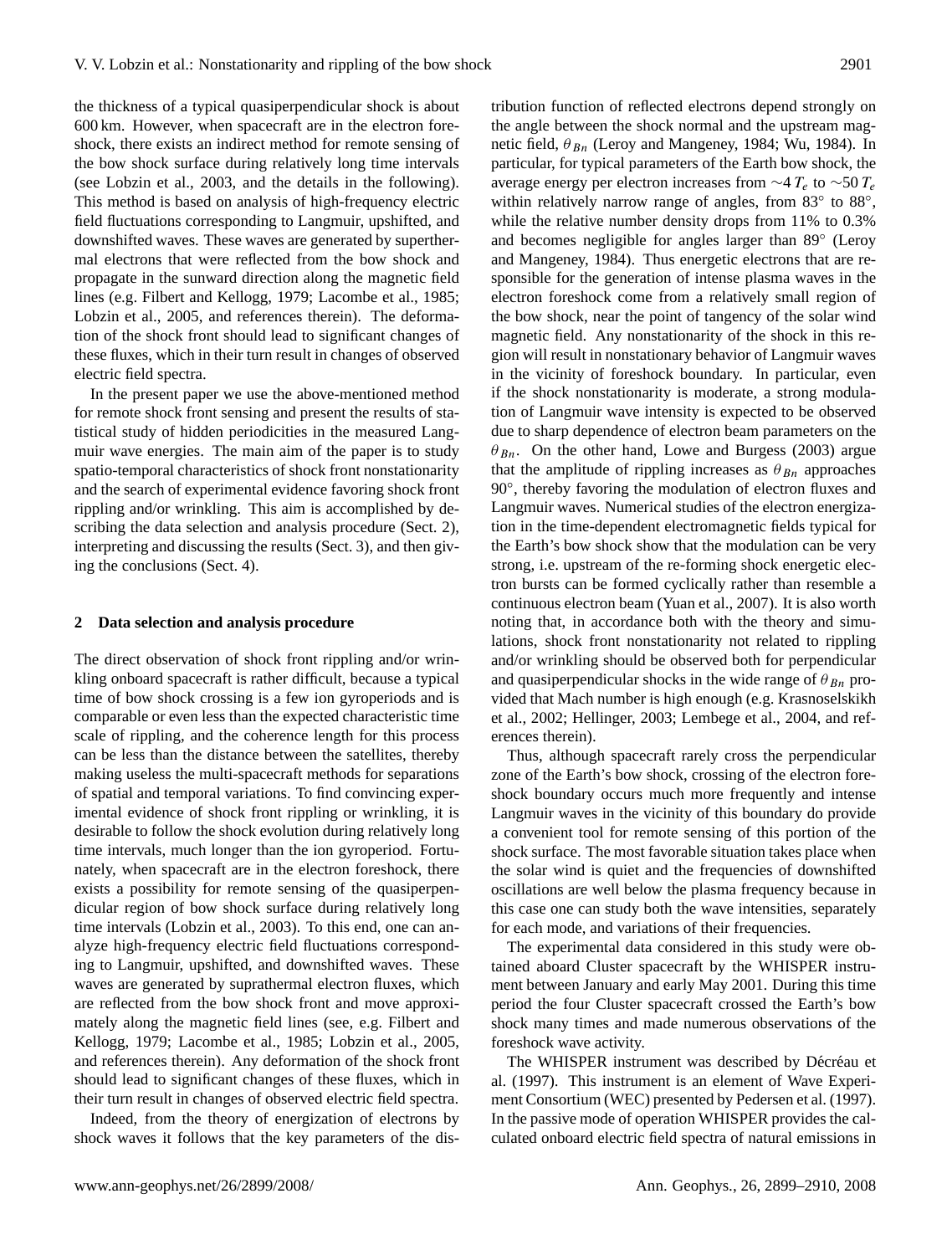**Table 1.** The list of the events and their duration.

| No             | Date        | Time, $UT$ (h:m:s)    | Duration for |
|----------------|-------------|-----------------------|--------------|
|                |             |                       | Sc1, min     |
| 1              | 3 Jan 2001  | 01:22:14-01:24:06     | 1.86         |
| $\overline{c}$ | 3 Jan 2001  | 03:40:21-03:43:33     | 3.19         |
| 3              | 5 Jan 2001  | 22:00:04-22:01:58     | 1.90         |
| 4              | 6 Jan 2001  | 00:42:23-00:46:13     | 3.83         |
| 5              | 7 Jan 2001  | 23:37:45-23:40:37     | 2.86         |
| 6              | 15 Jan 2001 | 03:19:30-03:22:01     | 2.51         |
| 7              | 17 Jan 2001 | 08:19:01-08:21:49     | 2.79         |
| 8              | 20 Jan 2001 | 00:31:32-00:33:34     | 2.02         |
| 9              | 20 Jan 2001 | 00:39:14-00:42:06     | 2.76         |
|                |             | 18:53:29-18:56:57     |              |
| 10             | 20 Jan 2001 |                       | 3.45         |
| 11             | 29 Jan 2001 | 02:42:10-02:46:10     | 3.92         |
| 12             | 31 Jan 2001 | 12:21:23-12:22:48     | 1.41         |
| 13             | 31 Jan 2001 | 12:31:35-12:34:12     | 2.61         |
| 14             | 31 Jan 2001 | 15:44:39-15:46:42     | 2.05         |
| 15             | 31 Jan 2001 | 17:12:09-17:15:33     | 3.40         |
| 16             | 3 Feb 2001  | 13:29:47-13:30:58     | 1.17         |
| 17             | 10 Feb 2001 | 03:30:28-03:33:28     | 2.98         |
| 18             | 12 Feb 2001 | 08:18:57-08:21:48     | 2.84         |
| 19             | 13 Feb 2001 | $01:13:52-01:16:54$   | 3.01         |
| 20             | 14 Feb 2001 | 17:54:51-17:57:43     | 2.86         |
| 21             | 21 Feb 2001 | 19:06:18-19:09:03     | 2.74         |
| 22             | 21 Feb 2001 | 21:35:37–21:37:33     | 1.93         |
| 23             | 22 Feb 2001 | 23:33:26-23:36:48     | 3.36         |
| 24             | 23 Feb 2001 | 00:38:12-00:41:36     | 3.39         |
| 25             | 28 Feb 2001 | 21:30:06-21:34:58     | 4.84         |
| 26             | 7 Mar 2001  | 01:06:02-01:08:52     | 2.83         |
| 27             | 13 Mar 2001 | 10:13:19-10:17:28     | 4.15         |
| 28             | 17 Mar 2001 | 19:29:40-19:31:09     | 1.44         |
| 29             | 17 Mar 2001 | 22:15:04-22:17:12     | 2.13         |
| 30             | 18 Mar 2001 | 01:41:57-01:45:32     | 3.58         |
| 31             | 19 Mar 2001 | 19:09:13-19:10:59     | 1.75         |
| 32             | 20 Mar 2001 | 00:23:58-00:25:40     | 1.69         |
| 33             | 20 Mar 2001 | 05:20:49-05:23:36     | 2.78         |
| 34             | 22 Mar 2001 | 09:15:08-09:18:00     | 2.85         |
| 35             | 24 Mar 2001 | 14:35:57-14:37:46     | 1.82         |
| 36             | 24 Mar 2001 | 19:11:48-19:13:46     | 1.96         |
| 37             | 27 Mar 2001 | 08:24:12-08:26:23     | 2.18         |
| 38             | 28 Mar 2001 | 05:24:08-05:26:00     | 1.85         |
| 39             | 29 Mar 2001 | 08:25:49-08:27:35     | 1.76         |
| 40             | 2 Apr 2001  | $02:12:14 - 02:15:13$ | 2.98         |
| 41             | 2 Apr 2001  | 03:16:05-03:18:30     | 2.39         |
| 42             | 5 Apr 2001  | 16:34:38-16:37:30     | 2.86         |
| 43             | 5 Apr 2001  | 21:36:29-21:38:38     | 2.15         |
| 44             | 10 Apr 2001 | 14:52:16-14:54:37     | 2.34         |
| 45             | 15 Apr 2001 | 18:55:06-19:00:00     | 4.89         |
| 46             | 22 Apr 2001 | 10:04:33-10:06:47     | 2.17         |
| 47             | 29 Apr 2001 | 13:41:12-13:43:22     | 2.16         |
| 48             | 2 May 2001  | 06:23:23-06:26:17     | 2.89         |
|                |             |                       |              |

the 2–80 kHz frequency range and the total signal energy,  $E_{\text{pow}}$ , calculated from the accumulated squared samples. The FFT technique is used to obtain the spectra. Both the electric field power and spectra are available onboard each 13 ms. However, due to telemetry limitations only averaged values of these parameters are transmitted on-ground. For the spectra, the time resolutions achieved are 2.15 s in the normal telemetry mode and  $0.32$  s in the burst mode. For  $E_{\text{now}}$  parameters, the corresponding time resolutions are 213 ms and 13 ms, respectively (Décréau et al., 1997). Further details on different operational modes of WEC and WHISPER are described elsewhere (Pedersen et al., 1997; Décréau et al., 1997; Woolliscroft et al., 1997).

We chose 48 crossings of the foreshock boundary with dominating Langmuir waves and tried to find periodicities in the variations of their intensities.

From the results of numerical modeling performed by Winske and Quest (1988) it follows that the wavelength of wrinkles is  $\sim$ 5 c/ $\omega_{pi}$ , with the frequency of rippling being 0.4  $f_{Bi}$ . For the average solar wind magnetic field and density, B=6 nT and  $N_e$ =6.5 cm<sup>-3</sup>, the proton gyrofrequency equals ∼0.1 Hz, the proton gyroperiod is 11 s, and the proton inertial scale is  $c/\omega_{pi} = 90 \text{ km}$ . Thus we expect that the characteristic temporal and spatial scales of the wrinkles are about 25 s (the corresponding frequency is 0.04 Hz) and 500 km, respectively. For the time period considered, the Cluster spacecraft separation is within the range 190– 1700 km, smaller or comparable to the wavelength of ripples observed in the numerical modeling by Winske and Quest (1988).

To detect periodicities that are possibly related to rippling and wrinkling, it is desirable to have time intervals containing more or about 4 rippling/wrinkling periods. On the other hand, the intervals should be short enough in order to avoid large changes of wave intensity due to approaching the foreshock boundary or moving away from it. Thus time intervals of 1.5–2 min seem to be optimal for the problem under consideration. The list of intervals with their durations is presented in Table 1.

For each event we estimated the corresponding proton gyrofrequency, solar wind Alfvén Mach number, as well as the proxies for shock Alfvén, sound, and fast Mach numbers. The proton density, plasma temperature, solar wind speed, and magnetic field, which were required for the estimation, were taken from the 1-min spacecraft-interspersed data set at 1 AU (OMNI data set provided by CDAWeb facility) and averaged over time intervals corresponding to the events under study. For simplicity, the formulas for Alfvén and sound speeds assume a constant 4% alpha particle contribution and constant electron temperature,  $T_e=1.28\times10^5$  K. In particular, Alfvén and sound speeds are given by

$$
V_A = \frac{B}{\sqrt{\mu_0 (4n_\alpha + n_p)m_p}},
$$

and

$$
V_S = \sqrt{\frac{2k(T_e + T_i)}{(4n_\alpha + n_p)m_p}},
$$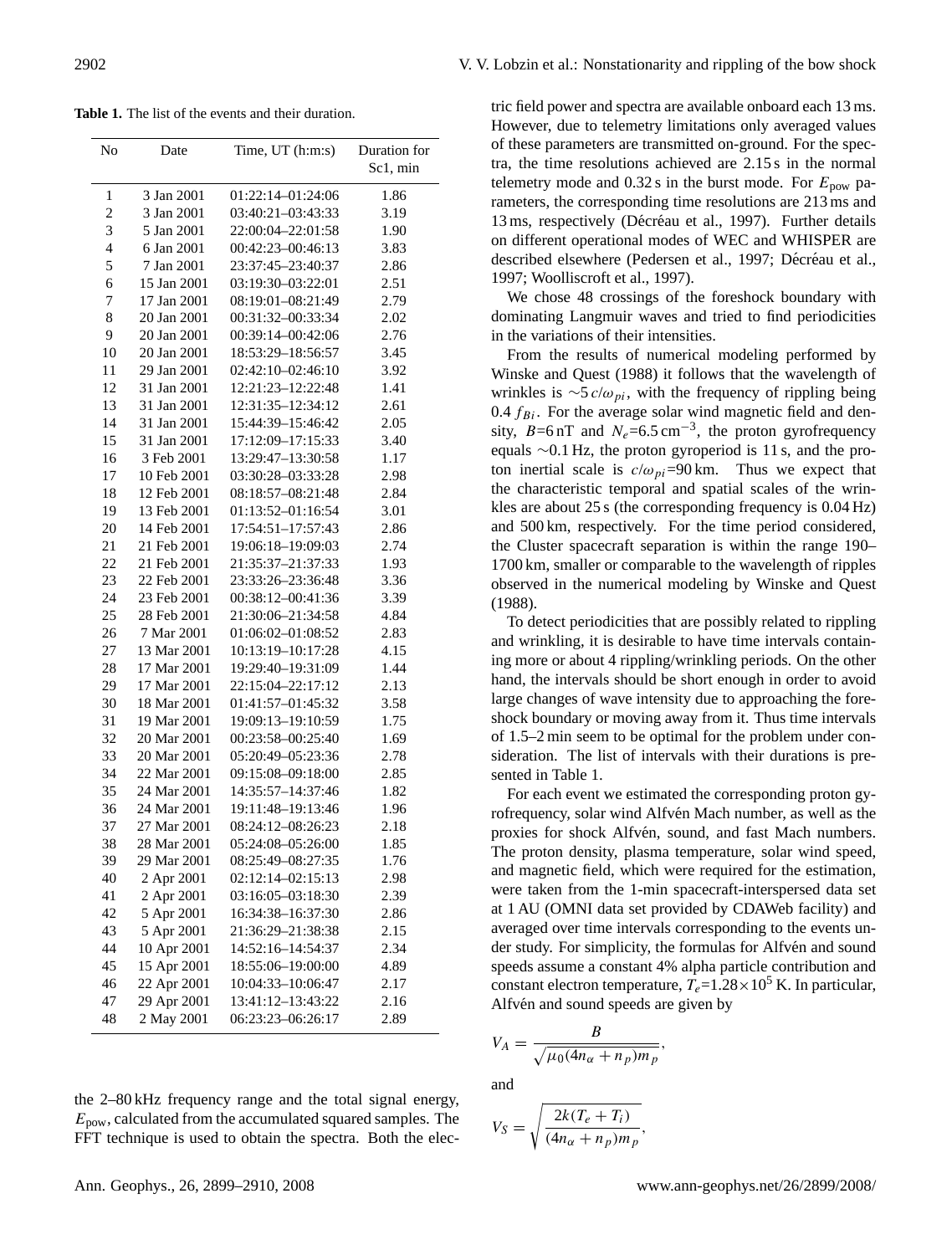

Fig. 1. Histograms of proxies for Alfvén and fast Mach numbers characterizing quasiperpendicular shocks related to the selected crossings of the foreshock boundary.

respectively ( $\mu_0$  is the permeability of free space and k is the Boltzmann constant). The fast mode velocity is calculated for waves propagating at the right angle to the ambient magnetic field,

$$
V_f = \sqrt{V_A^2 + V_s^2}.
$$

To calculate the proxies for the shock Mach numbers, the solar wind velocities were decomposed into two components, parallel and perpendicular to the solar wind magnetic field, and the perpendicular components were used. The obtained estimates of the solar wind Alfvén Mach numbers and the proxies of the shock Mach numbers are summarized in Table 2. It is worth noting that on average the proxies should overestimate the corresponding Mach numbers because we take projections of the plasma speed onto the magnetic field rather than onto the shock normal. Nevertheless a strong correlation should exist between the Mach numbers and such proxies, thereby allowing one to use the proxies in statistical studies. On the other hand, an accurate estimation of shock normals is rather difficult and their use would introduce additional errors, especially in the cases when the observations are performed far from the bow shock surface. For brevity, in the following discussion of experimental results we will speak about Mach numbers rather than their proxies.

From Table 2, it is clearly seen that the data set contains events related both to weak and strong shocks, with Alfvén and fast Mach numbers varying in the ranges 2.7–23.2 and 2.2–10.7, respectively. The histograms for Mach number proxies are shown in Fig. 1. It is worth noting that for the most of the events, 30 of 48, the Alfvén Mach number exceeds the value of 5.7 that was used in the simulations of Lowe and Burgess (2003). Fourteen events have an Alfvén Mach number higher than 8, which is the value used by Winske and Quest (1988) in their simulations. For 6 events, the Alfvén Mach number exceeds 13, the value used in the simulations by Thomas (1989).

Because the measured wave energies  $E_{\text{pow}}$  may vary over a broad range within the same event, the spectral analysis



**Fig. 2. (a)** Frequency-time spectrograms obtained by the WHISPER instrument aboard Sc1 in the Earth's electron foreshock on 29 April 2001 (event 47). The electric field strength in  $V_{\text{rms}}$  Hz<sup>-1/2</sup> is color coded and plotted in dB over  $10^{-7}$   $V_{\text{rms}}$  Hz<sup>-1/2</sup>. The corresponding color scale is shown on the right of the spectrogram. **(b)** Profiles for  $log_{10}(E_{\text{pow}})$  measured aboard all four spacecraft upon sliding averaging over 4 s time intervals. Red, green, blue, and black lines correspond to Sc1, Sc2, Sc3, and Sc4, respectively. To ease the comparison, the curves showing the measurements aboard Sc2, Sc3, and Sc4 are shifted upward by 1, 2, and 3, respectively. **(c)** Profiles for  $log_{10}(E_{\text{pow}})$  measured aboard Sc1. Strong modulation due to spacecraft spin is easily seen.

was performed for their logarithms,  $log_{10}(E_{\text{pow}})$ . Moreover, to avoid spectral artifacts due to spikes and trends, the temporal series of  $log_{10}(E_{\text{pow}})$  were clipped at the levels of  $\pm 3\sigma$ , where  $\sigma$  is the standard deviation of log<sub>10</sub>( $E_{\text{pow}}$ ), and linear trends were removed (if any).

All the events under consideration contain gaps (missing data). During the time intervals corresponding to the gaps, WHISPER worked in active (sounding) mode and the information about natural wave activity is not available. The duration of each gap is comparable to the period of spacecraft spin and much longer than the typical interval between two successive measurements of wave energies outside the gaps. It is well-known that different techniques of filling data gaps (e.g. by zeros or interpolated values) may work rather poorly and often result in spurious peaks corresponding to periods comparable to gaps. Fortunately, Lomb (1976) developed a method of spectral analysis without such shortcomings.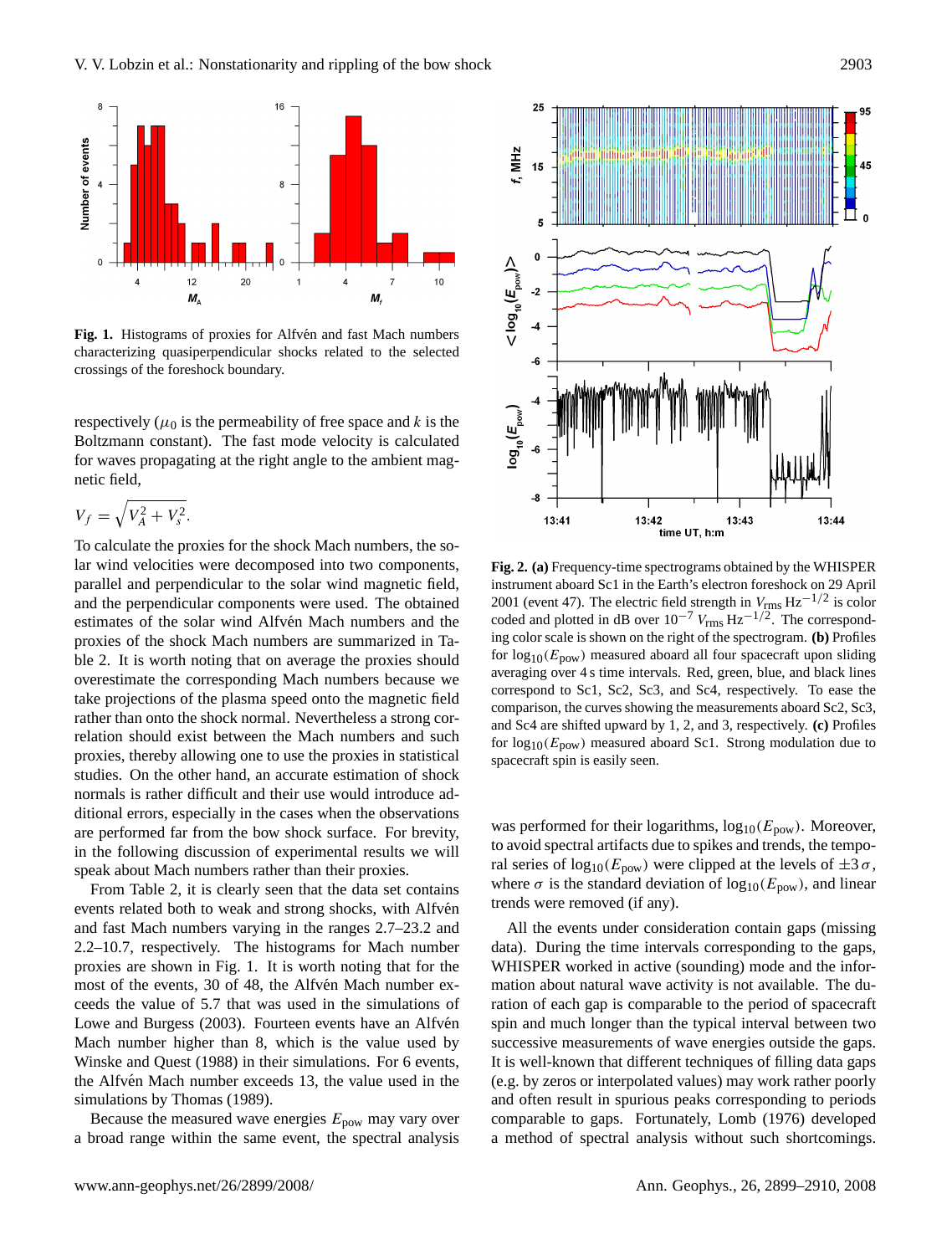**Table 2.** Parameters of the shocks related to the events studied.

| Alfvén<br>No<br>Alfvén<br>sound<br>fast<br>$f_{Bi}$ , Hz<br>Mach<br>number<br>14.0<br>12.0<br>5.9<br>5.3<br>$\mathbf{1}$<br>0.113<br>$\overline{\mathbf{c}}$<br>6.7<br>4.9<br>5.0<br>3.5<br>0.171<br>3<br>5.9<br>7.8<br>7.7<br>9.3<br>0.083<br>$\overline{4}$<br>6.8<br>6.6<br>8.6<br>5.2<br>0.102<br>5<br>5.5<br>4.1<br>6.6<br>6.2<br>0.104<br>6<br>6.8<br>5.7<br>6.2<br>4.2<br>0.076<br>7<br>5.5<br>5.5<br>3.9<br>6.8<br>0.128<br>8<br>6.4<br>15.6<br>15.6<br>7.0<br>0.061<br>9<br>15.7<br>6.4<br>15.6<br>7.0<br>0.059<br>8.3<br>5.2<br>10<br>8.4<br>6.6<br>0.094<br>11<br>4.7<br>4.4<br>6.6<br>3.7<br>0.223<br>12<br>6.8<br>6.4<br>6.1<br>4.4<br>0.172<br>13<br>6.4<br>7.2<br>7.2<br>4.8<br>0.166<br>14<br>8.7<br>5.5<br>4.2<br>3.3<br>0.143<br>15<br>8.9<br>4.8<br>8.0<br>6.0<br>0.125<br>5.7<br>16<br>9.2<br>9.1<br>7.4<br>0.059<br>17<br>8.8<br>7.4<br>6.6<br>4.9<br>0.087<br>18<br>9.3<br>9.1<br>7.5<br>5.8<br>0.082<br>5.7<br>3.9<br>5.2<br>3.1<br>19<br>0.143<br>20<br>6.7<br>6.2<br>6.3<br>4.4<br>0.101<br>21<br>8.1<br>7.8<br>7.1<br>5.2<br>0.077<br>22<br>3.6<br>2.8<br>7.4<br>4.4<br>0.074<br>23<br>7.2<br>6.3<br>6.7<br>4.6<br>0.090<br>24<br>7.2<br>7.1<br>6.7<br>4.9<br>0.083<br>25<br>8.3<br>2.2<br>3.7<br>2.8<br>0.096<br>26<br>20.8<br>19.4<br>7.7<br>7.2<br>0.037<br>27<br>3.3<br>4.4<br>4.0<br>6.1<br>0.123<br>28<br>5.1<br>4.2<br>4.9<br>3.2<br>0.109<br>29<br>5.8<br>5.6<br>4.2<br>6.4<br>0.103<br>30<br>10.3<br>5.5<br>10.0<br>6.6<br>0.074<br>31<br>6.2<br>5.9<br>8.8<br>4.9<br>0.222<br>32<br>3.8<br>3.8<br>10.2<br>3.6<br>0.214<br>33<br>2.8<br>2.7<br>9.2<br>0.259<br>2.6<br>34<br>6.4<br>6.3<br>6.0<br>4.3<br>0.136<br>35<br>25.3<br>23.2<br>8.2<br>7.7<br>0.056<br>36<br>8.9<br>10.0<br>7.2<br>5.6<br>0.170<br>37<br>6.5<br>4.5<br>4.3<br>3.6<br>0.070<br>38<br>4.8<br>4.7<br>10.2<br>4.2<br>0.092<br>39<br>20.4<br>5.3<br>10.2<br>4.7<br>0.058<br>40<br>18.9<br>18.9<br>13.0<br>10.7<br>0.053<br>41<br>13.8<br>13.4<br>12.7<br>9.2<br>0.061<br>42<br>7.9<br>5.2<br>8.2<br>6.9<br>0.103<br>43<br>8.8<br>7.3<br>6.6<br>4.9<br>0.110<br>44<br>8.6<br>3.7<br>6.0<br>3.2<br>0.065<br>45<br>10.0<br>9.9<br>10.0<br>7.0<br>0.058<br>46<br>8.1<br>3.9<br>3.8<br>3.5<br>0.226<br>47<br>8.1<br>6.5<br>10.2<br>5.5<br>0.090 | Solar<br>wind | Shock Mach number proxies | Upstream proton<br>gyrofrequency, |  |  |  |
|-------------------------------------------------------------------------------------------------------------------------------------------------------------------------------------------------------------------------------------------------------------------------------------------------------------------------------------------------------------------------------------------------------------------------------------------------------------------------------------------------------------------------------------------------------------------------------------------------------------------------------------------------------------------------------------------------------------------------------------------------------------------------------------------------------------------------------------------------------------------------------------------------------------------------------------------------------------------------------------------------------------------------------------------------------------------------------------------------------------------------------------------------------------------------------------------------------------------------------------------------------------------------------------------------------------------------------------------------------------------------------------------------------------------------------------------------------------------------------------------------------------------------------------------------------------------------------------------------------------------------------------------------------------------------------------------------------------------------------------------------------------------------------------------------------------------------------------------------------------------------------------------------------------------------------------------------------------------------------------------------------------------------------------------------------------------------------------------------------------------------------------------------------------------------------------------------------------------------------------------------|---------------|---------------------------|-----------------------------------|--|--|--|
|                                                                                                                                                                                                                                                                                                                                                                                                                                                                                                                                                                                                                                                                                                                                                                                                                                                                                                                                                                                                                                                                                                                                                                                                                                                                                                                                                                                                                                                                                                                                                                                                                                                                                                                                                                                                                                                                                                                                                                                                                                                                                                                                                                                                                                                 |               |                           |                                   |  |  |  |
|                                                                                                                                                                                                                                                                                                                                                                                                                                                                                                                                                                                                                                                                                                                                                                                                                                                                                                                                                                                                                                                                                                                                                                                                                                                                                                                                                                                                                                                                                                                                                                                                                                                                                                                                                                                                                                                                                                                                                                                                                                                                                                                                                                                                                                                 |               |                           |                                   |  |  |  |
|                                                                                                                                                                                                                                                                                                                                                                                                                                                                                                                                                                                                                                                                                                                                                                                                                                                                                                                                                                                                                                                                                                                                                                                                                                                                                                                                                                                                                                                                                                                                                                                                                                                                                                                                                                                                                                                                                                                                                                                                                                                                                                                                                                                                                                                 |               |                           |                                   |  |  |  |
|                                                                                                                                                                                                                                                                                                                                                                                                                                                                                                                                                                                                                                                                                                                                                                                                                                                                                                                                                                                                                                                                                                                                                                                                                                                                                                                                                                                                                                                                                                                                                                                                                                                                                                                                                                                                                                                                                                                                                                                                                                                                                                                                                                                                                                                 |               |                           |                                   |  |  |  |
|                                                                                                                                                                                                                                                                                                                                                                                                                                                                                                                                                                                                                                                                                                                                                                                                                                                                                                                                                                                                                                                                                                                                                                                                                                                                                                                                                                                                                                                                                                                                                                                                                                                                                                                                                                                                                                                                                                                                                                                                                                                                                                                                                                                                                                                 |               |                           |                                   |  |  |  |
|                                                                                                                                                                                                                                                                                                                                                                                                                                                                                                                                                                                                                                                                                                                                                                                                                                                                                                                                                                                                                                                                                                                                                                                                                                                                                                                                                                                                                                                                                                                                                                                                                                                                                                                                                                                                                                                                                                                                                                                                                                                                                                                                                                                                                                                 |               |                           |                                   |  |  |  |
|                                                                                                                                                                                                                                                                                                                                                                                                                                                                                                                                                                                                                                                                                                                                                                                                                                                                                                                                                                                                                                                                                                                                                                                                                                                                                                                                                                                                                                                                                                                                                                                                                                                                                                                                                                                                                                                                                                                                                                                                                                                                                                                                                                                                                                                 |               |                           |                                   |  |  |  |
|                                                                                                                                                                                                                                                                                                                                                                                                                                                                                                                                                                                                                                                                                                                                                                                                                                                                                                                                                                                                                                                                                                                                                                                                                                                                                                                                                                                                                                                                                                                                                                                                                                                                                                                                                                                                                                                                                                                                                                                                                                                                                                                                                                                                                                                 |               |                           |                                   |  |  |  |
|                                                                                                                                                                                                                                                                                                                                                                                                                                                                                                                                                                                                                                                                                                                                                                                                                                                                                                                                                                                                                                                                                                                                                                                                                                                                                                                                                                                                                                                                                                                                                                                                                                                                                                                                                                                                                                                                                                                                                                                                                                                                                                                                                                                                                                                 |               |                           |                                   |  |  |  |
|                                                                                                                                                                                                                                                                                                                                                                                                                                                                                                                                                                                                                                                                                                                                                                                                                                                                                                                                                                                                                                                                                                                                                                                                                                                                                                                                                                                                                                                                                                                                                                                                                                                                                                                                                                                                                                                                                                                                                                                                                                                                                                                                                                                                                                                 |               |                           |                                   |  |  |  |
|                                                                                                                                                                                                                                                                                                                                                                                                                                                                                                                                                                                                                                                                                                                                                                                                                                                                                                                                                                                                                                                                                                                                                                                                                                                                                                                                                                                                                                                                                                                                                                                                                                                                                                                                                                                                                                                                                                                                                                                                                                                                                                                                                                                                                                                 |               |                           |                                   |  |  |  |
|                                                                                                                                                                                                                                                                                                                                                                                                                                                                                                                                                                                                                                                                                                                                                                                                                                                                                                                                                                                                                                                                                                                                                                                                                                                                                                                                                                                                                                                                                                                                                                                                                                                                                                                                                                                                                                                                                                                                                                                                                                                                                                                                                                                                                                                 |               |                           |                                   |  |  |  |
|                                                                                                                                                                                                                                                                                                                                                                                                                                                                                                                                                                                                                                                                                                                                                                                                                                                                                                                                                                                                                                                                                                                                                                                                                                                                                                                                                                                                                                                                                                                                                                                                                                                                                                                                                                                                                                                                                                                                                                                                                                                                                                                                                                                                                                                 |               |                           |                                   |  |  |  |
|                                                                                                                                                                                                                                                                                                                                                                                                                                                                                                                                                                                                                                                                                                                                                                                                                                                                                                                                                                                                                                                                                                                                                                                                                                                                                                                                                                                                                                                                                                                                                                                                                                                                                                                                                                                                                                                                                                                                                                                                                                                                                                                                                                                                                                                 |               |                           |                                   |  |  |  |
|                                                                                                                                                                                                                                                                                                                                                                                                                                                                                                                                                                                                                                                                                                                                                                                                                                                                                                                                                                                                                                                                                                                                                                                                                                                                                                                                                                                                                                                                                                                                                                                                                                                                                                                                                                                                                                                                                                                                                                                                                                                                                                                                                                                                                                                 |               |                           |                                   |  |  |  |
|                                                                                                                                                                                                                                                                                                                                                                                                                                                                                                                                                                                                                                                                                                                                                                                                                                                                                                                                                                                                                                                                                                                                                                                                                                                                                                                                                                                                                                                                                                                                                                                                                                                                                                                                                                                                                                                                                                                                                                                                                                                                                                                                                                                                                                                 |               |                           |                                   |  |  |  |
|                                                                                                                                                                                                                                                                                                                                                                                                                                                                                                                                                                                                                                                                                                                                                                                                                                                                                                                                                                                                                                                                                                                                                                                                                                                                                                                                                                                                                                                                                                                                                                                                                                                                                                                                                                                                                                                                                                                                                                                                                                                                                                                                                                                                                                                 |               |                           |                                   |  |  |  |
|                                                                                                                                                                                                                                                                                                                                                                                                                                                                                                                                                                                                                                                                                                                                                                                                                                                                                                                                                                                                                                                                                                                                                                                                                                                                                                                                                                                                                                                                                                                                                                                                                                                                                                                                                                                                                                                                                                                                                                                                                                                                                                                                                                                                                                                 |               |                           |                                   |  |  |  |
|                                                                                                                                                                                                                                                                                                                                                                                                                                                                                                                                                                                                                                                                                                                                                                                                                                                                                                                                                                                                                                                                                                                                                                                                                                                                                                                                                                                                                                                                                                                                                                                                                                                                                                                                                                                                                                                                                                                                                                                                                                                                                                                                                                                                                                                 |               |                           |                                   |  |  |  |
|                                                                                                                                                                                                                                                                                                                                                                                                                                                                                                                                                                                                                                                                                                                                                                                                                                                                                                                                                                                                                                                                                                                                                                                                                                                                                                                                                                                                                                                                                                                                                                                                                                                                                                                                                                                                                                                                                                                                                                                                                                                                                                                                                                                                                                                 |               |                           |                                   |  |  |  |
|                                                                                                                                                                                                                                                                                                                                                                                                                                                                                                                                                                                                                                                                                                                                                                                                                                                                                                                                                                                                                                                                                                                                                                                                                                                                                                                                                                                                                                                                                                                                                                                                                                                                                                                                                                                                                                                                                                                                                                                                                                                                                                                                                                                                                                                 |               |                           |                                   |  |  |  |
|                                                                                                                                                                                                                                                                                                                                                                                                                                                                                                                                                                                                                                                                                                                                                                                                                                                                                                                                                                                                                                                                                                                                                                                                                                                                                                                                                                                                                                                                                                                                                                                                                                                                                                                                                                                                                                                                                                                                                                                                                                                                                                                                                                                                                                                 |               |                           |                                   |  |  |  |
|                                                                                                                                                                                                                                                                                                                                                                                                                                                                                                                                                                                                                                                                                                                                                                                                                                                                                                                                                                                                                                                                                                                                                                                                                                                                                                                                                                                                                                                                                                                                                                                                                                                                                                                                                                                                                                                                                                                                                                                                                                                                                                                                                                                                                                                 |               |                           |                                   |  |  |  |
|                                                                                                                                                                                                                                                                                                                                                                                                                                                                                                                                                                                                                                                                                                                                                                                                                                                                                                                                                                                                                                                                                                                                                                                                                                                                                                                                                                                                                                                                                                                                                                                                                                                                                                                                                                                                                                                                                                                                                                                                                                                                                                                                                                                                                                                 |               |                           |                                   |  |  |  |
|                                                                                                                                                                                                                                                                                                                                                                                                                                                                                                                                                                                                                                                                                                                                                                                                                                                                                                                                                                                                                                                                                                                                                                                                                                                                                                                                                                                                                                                                                                                                                                                                                                                                                                                                                                                                                                                                                                                                                                                                                                                                                                                                                                                                                                                 |               |                           |                                   |  |  |  |
|                                                                                                                                                                                                                                                                                                                                                                                                                                                                                                                                                                                                                                                                                                                                                                                                                                                                                                                                                                                                                                                                                                                                                                                                                                                                                                                                                                                                                                                                                                                                                                                                                                                                                                                                                                                                                                                                                                                                                                                                                                                                                                                                                                                                                                                 |               |                           |                                   |  |  |  |
|                                                                                                                                                                                                                                                                                                                                                                                                                                                                                                                                                                                                                                                                                                                                                                                                                                                                                                                                                                                                                                                                                                                                                                                                                                                                                                                                                                                                                                                                                                                                                                                                                                                                                                                                                                                                                                                                                                                                                                                                                                                                                                                                                                                                                                                 |               |                           |                                   |  |  |  |
|                                                                                                                                                                                                                                                                                                                                                                                                                                                                                                                                                                                                                                                                                                                                                                                                                                                                                                                                                                                                                                                                                                                                                                                                                                                                                                                                                                                                                                                                                                                                                                                                                                                                                                                                                                                                                                                                                                                                                                                                                                                                                                                                                                                                                                                 |               |                           |                                   |  |  |  |
|                                                                                                                                                                                                                                                                                                                                                                                                                                                                                                                                                                                                                                                                                                                                                                                                                                                                                                                                                                                                                                                                                                                                                                                                                                                                                                                                                                                                                                                                                                                                                                                                                                                                                                                                                                                                                                                                                                                                                                                                                                                                                                                                                                                                                                                 |               |                           |                                   |  |  |  |
|                                                                                                                                                                                                                                                                                                                                                                                                                                                                                                                                                                                                                                                                                                                                                                                                                                                                                                                                                                                                                                                                                                                                                                                                                                                                                                                                                                                                                                                                                                                                                                                                                                                                                                                                                                                                                                                                                                                                                                                                                                                                                                                                                                                                                                                 |               |                           |                                   |  |  |  |
|                                                                                                                                                                                                                                                                                                                                                                                                                                                                                                                                                                                                                                                                                                                                                                                                                                                                                                                                                                                                                                                                                                                                                                                                                                                                                                                                                                                                                                                                                                                                                                                                                                                                                                                                                                                                                                                                                                                                                                                                                                                                                                                                                                                                                                                 |               |                           |                                   |  |  |  |
|                                                                                                                                                                                                                                                                                                                                                                                                                                                                                                                                                                                                                                                                                                                                                                                                                                                                                                                                                                                                                                                                                                                                                                                                                                                                                                                                                                                                                                                                                                                                                                                                                                                                                                                                                                                                                                                                                                                                                                                                                                                                                                                                                                                                                                                 |               |                           |                                   |  |  |  |
|                                                                                                                                                                                                                                                                                                                                                                                                                                                                                                                                                                                                                                                                                                                                                                                                                                                                                                                                                                                                                                                                                                                                                                                                                                                                                                                                                                                                                                                                                                                                                                                                                                                                                                                                                                                                                                                                                                                                                                                                                                                                                                                                                                                                                                                 |               |                           |                                   |  |  |  |
|                                                                                                                                                                                                                                                                                                                                                                                                                                                                                                                                                                                                                                                                                                                                                                                                                                                                                                                                                                                                                                                                                                                                                                                                                                                                                                                                                                                                                                                                                                                                                                                                                                                                                                                                                                                                                                                                                                                                                                                                                                                                                                                                                                                                                                                 |               |                           |                                   |  |  |  |
|                                                                                                                                                                                                                                                                                                                                                                                                                                                                                                                                                                                                                                                                                                                                                                                                                                                                                                                                                                                                                                                                                                                                                                                                                                                                                                                                                                                                                                                                                                                                                                                                                                                                                                                                                                                                                                                                                                                                                                                                                                                                                                                                                                                                                                                 |               |                           |                                   |  |  |  |
|                                                                                                                                                                                                                                                                                                                                                                                                                                                                                                                                                                                                                                                                                                                                                                                                                                                                                                                                                                                                                                                                                                                                                                                                                                                                                                                                                                                                                                                                                                                                                                                                                                                                                                                                                                                                                                                                                                                                                                                                                                                                                                                                                                                                                                                 |               |                           |                                   |  |  |  |
|                                                                                                                                                                                                                                                                                                                                                                                                                                                                                                                                                                                                                                                                                                                                                                                                                                                                                                                                                                                                                                                                                                                                                                                                                                                                                                                                                                                                                                                                                                                                                                                                                                                                                                                                                                                                                                                                                                                                                                                                                                                                                                                                                                                                                                                 |               |                           |                                   |  |  |  |
|                                                                                                                                                                                                                                                                                                                                                                                                                                                                                                                                                                                                                                                                                                                                                                                                                                                                                                                                                                                                                                                                                                                                                                                                                                                                                                                                                                                                                                                                                                                                                                                                                                                                                                                                                                                                                                                                                                                                                                                                                                                                                                                                                                                                                                                 |               |                           |                                   |  |  |  |
|                                                                                                                                                                                                                                                                                                                                                                                                                                                                                                                                                                                                                                                                                                                                                                                                                                                                                                                                                                                                                                                                                                                                                                                                                                                                                                                                                                                                                                                                                                                                                                                                                                                                                                                                                                                                                                                                                                                                                                                                                                                                                                                                                                                                                                                 |               |                           |                                   |  |  |  |
|                                                                                                                                                                                                                                                                                                                                                                                                                                                                                                                                                                                                                                                                                                                                                                                                                                                                                                                                                                                                                                                                                                                                                                                                                                                                                                                                                                                                                                                                                                                                                                                                                                                                                                                                                                                                                                                                                                                                                                                                                                                                                                                                                                                                                                                 |               |                           |                                   |  |  |  |
|                                                                                                                                                                                                                                                                                                                                                                                                                                                                                                                                                                                                                                                                                                                                                                                                                                                                                                                                                                                                                                                                                                                                                                                                                                                                                                                                                                                                                                                                                                                                                                                                                                                                                                                                                                                                                                                                                                                                                                                                                                                                                                                                                                                                                                                 |               |                           |                                   |  |  |  |
|                                                                                                                                                                                                                                                                                                                                                                                                                                                                                                                                                                                                                                                                                                                                                                                                                                                                                                                                                                                                                                                                                                                                                                                                                                                                                                                                                                                                                                                                                                                                                                                                                                                                                                                                                                                                                                                                                                                                                                                                                                                                                                                                                                                                                                                 |               |                           |                                   |  |  |  |
|                                                                                                                                                                                                                                                                                                                                                                                                                                                                                                                                                                                                                                                                                                                                                                                                                                                                                                                                                                                                                                                                                                                                                                                                                                                                                                                                                                                                                                                                                                                                                                                                                                                                                                                                                                                                                                                                                                                                                                                                                                                                                                                                                                                                                                                 |               |                           |                                   |  |  |  |
|                                                                                                                                                                                                                                                                                                                                                                                                                                                                                                                                                                                                                                                                                                                                                                                                                                                                                                                                                                                                                                                                                                                                                                                                                                                                                                                                                                                                                                                                                                                                                                                                                                                                                                                                                                                                                                                                                                                                                                                                                                                                                                                                                                                                                                                 |               |                           |                                   |  |  |  |
|                                                                                                                                                                                                                                                                                                                                                                                                                                                                                                                                                                                                                                                                                                                                                                                                                                                                                                                                                                                                                                                                                                                                                                                                                                                                                                                                                                                                                                                                                                                                                                                                                                                                                                                                                                                                                                                                                                                                                                                                                                                                                                                                                                                                                                                 |               |                           |                                   |  |  |  |
|                                                                                                                                                                                                                                                                                                                                                                                                                                                                                                                                                                                                                                                                                                                                                                                                                                                                                                                                                                                                                                                                                                                                                                                                                                                                                                                                                                                                                                                                                                                                                                                                                                                                                                                                                                                                                                                                                                                                                                                                                                                                                                                                                                                                                                                 |               |                           |                                   |  |  |  |
|                                                                                                                                                                                                                                                                                                                                                                                                                                                                                                                                                                                                                                                                                                                                                                                                                                                                                                                                                                                                                                                                                                                                                                                                                                                                                                                                                                                                                                                                                                                                                                                                                                                                                                                                                                                                                                                                                                                                                                                                                                                                                                                                                                                                                                                 |               |                           |                                   |  |  |  |
|                                                                                                                                                                                                                                                                                                                                                                                                                                                                                                                                                                                                                                                                                                                                                                                                                                                                                                                                                                                                                                                                                                                                                                                                                                                                                                                                                                                                                                                                                                                                                                                                                                                                                                                                                                                                                                                                                                                                                                                                                                                                                                                                                                                                                                                 |               |                           |                                   |  |  |  |
|                                                                                                                                                                                                                                                                                                                                                                                                                                                                                                                                                                                                                                                                                                                                                                                                                                                                                                                                                                                                                                                                                                                                                                                                                                                                                                                                                                                                                                                                                                                                                                                                                                                                                                                                                                                                                                                                                                                                                                                                                                                                                                                                                                                                                                                 |               |                           |                                   |  |  |  |
| 48<br>7.3<br>7.2<br>8.3<br>5.4<br>0.103                                                                                                                                                                                                                                                                                                                                                                                                                                                                                                                                                                                                                                                                                                                                                                                                                                                                                                                                                                                                                                                                                                                                                                                                                                                                                                                                                                                                                                                                                                                                                                                                                                                                                                                                                                                                                                                                                                                                                                                                                                                                                                                                                                                                         |               |                           |                                   |  |  |  |

This method was based in part on earlier works by Barning  $(1963)$  and Vaníček  $(1971)$  and was elaborated further by Scargle (1982). They evaluate the spectra with the use

of data that are actually measured, and, moreover, the measurements can be unevenly sampled. An implementation of Lomb's method used in the present paper is developed by Press et al. (1997). The maxima found in the Lomb normalized periodograms are considered as corresponding to statistically significant periodicities if their significance exceeds 0.05. The significance is estimated against a hypothesis of random noise. Usually the spectra contain peaks in the vicinity of 0.5 Hz and their harmonics. These peaks result from rotation of spacecraft antennas with a period of ∼4 s. They can be rather huge and bring down simple estimates of significance of other periodicities. Because of this, it is necessary to filter such time series in order to eliminate the oscillations resulting from spacecraft spin. The filtering is performed if the spin peaks are significant in accordance with the chosen criterion. To this end we use the harmonic filtering procedure which was developed by Ferraz-Mello (1981).

#### **3 Results and discussion**

An example of Langmuir waves associated with a low-Machnumber stationary shock is shown in Fig. 2. For this event the electron foreshock boundary was crossed at 13:43:22 UT, at the end of the time interval chosen for search of hidden periodicities. In addition to the frequency-time spectrogram obtained by the WHISPER instrument, shown are the profiles for  $log_{10}(E_{\text{pow}})$  measured aboard all 4 spacecraft and averaged over 4 s time intervals equal to the satellite spin period, as well as unaveraged data for spacecraft 1 (Sc1). From the frequency-time diagram it is easily seen that the wave activity is observed in a vicinity of local plasma frequency, both upshifted and downshifted oscillations are absent. Hence, the integrated signal energy can be attributed to Langmuir waves.

The results of spectral analysis obtained with the techniques outlined above are presented in Fig. 3. The periodograms of  $log_{10}(E_{\text{pow}})$  for this event reveal a high and sharp peak at  $f = 0.5$  Hz, which is twice the spacecraft spin frequency. This modulation is also conspicuous in the unaveraged profile of  $log_{10}(E_{\text{pow}})$  (Fig. 2, bottom panel). Such strong modulations of the wave energy are usually observed when the waves are linearly polarized and the angle between electric field vector and normal to the plane with antennas is not too small. Langmuir waves not far from their origin should be polarized approximately along the solar wind magnetic field, in the direction of propagation of energetic electrons reflected by the bow shock. In the frequency range of interest (0.33  $f_{Bi} \le f \le f_{Bi}$ ) the observed variations of the wave energy is weak aboard all spacecraft but Sc3. However, the absence of significant peaks in the vicinity of the peak  $f=0.69 f_{Bi}$ , which is found for Sc3, most probably indicates that this peak is spurious or caused by a local disturbance of the solar wind. Larger peaks exist for low frequencies outside of the range of interest (0.33  $f_{Bi} \le f \le f_{Bi}$ ). These larger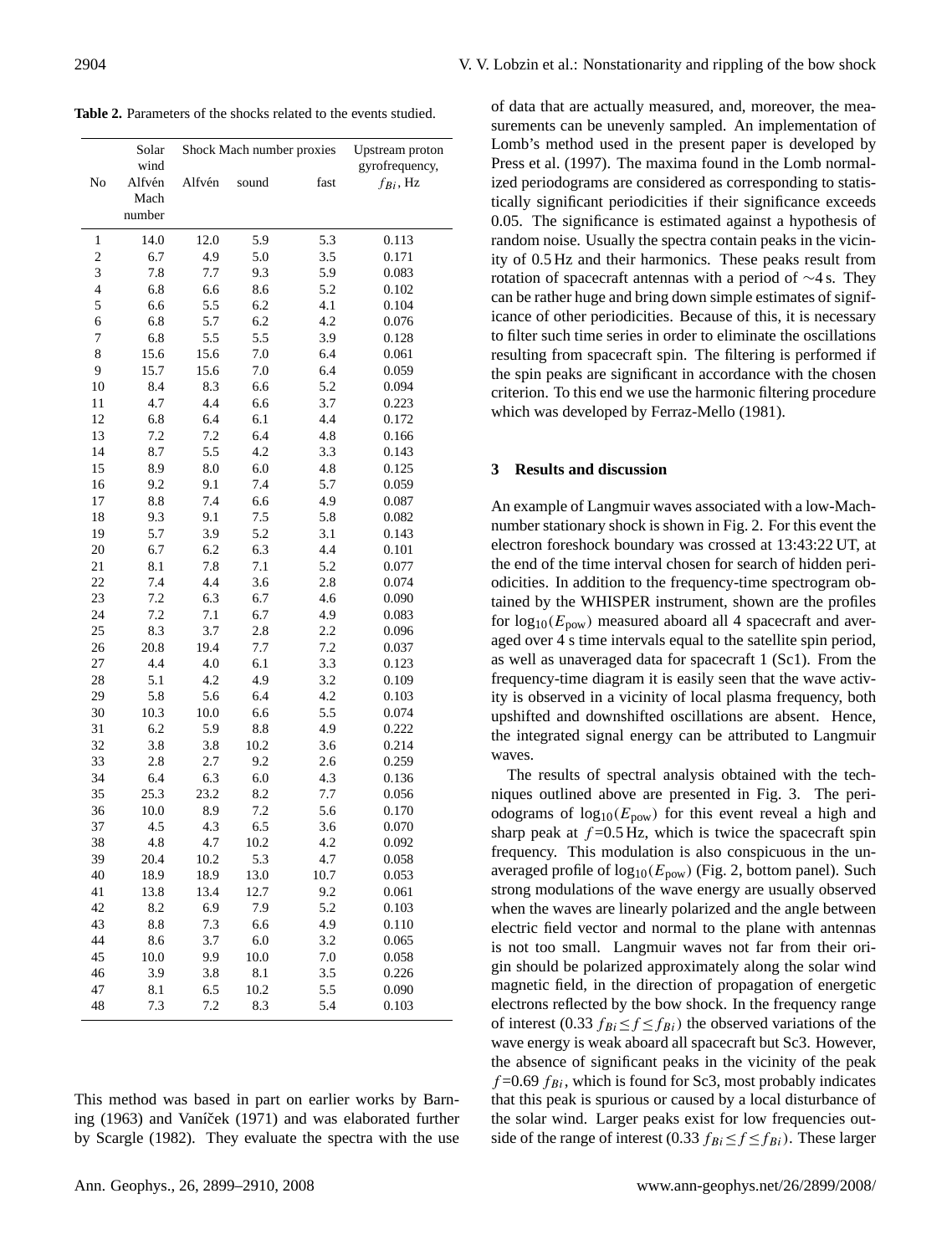

**Fig. 3.** Periodograms for wave energy densities measured at the foreshock boundary crossed by Cluster spacecraft on 29 April 2001 (event 47). Dashed lines correspond to the significance level of 0.05. Abscissas of triangles correspond to 0.33  $f_{Bi}$ , 0.5  $f_{Bi}$ ,  $f_{Bi}$ , and 0.5 Hz. The frequency range of interest is located between the 1st and 3rd triangles, while the last one shows the position of peak resulting from spacecraft spin.

peaks may correspond to turbulent changes in the direction of the interplanetary magnetic field or the intrinsic burstiness of the Langmuir waves predicted by Stochastic Growth Theory (e.g. Robinson, 1995; Cairns and Robinson, 1999; Krasnoselskikh et al., 2007, and references therein).

The profiles for  $log_{10}(E_{\text{pow}})$  measured at the boundary of the electron foreshock associated with a high-Mach-number shock (proxy for  $M_A$  is equal to 10.2) are shown in Fig. 4, together with the periodogram for Sc1. Within the chosen time interval both upshifted and downshifted oscillations are absent, as in the previous case, and the integrated signal energy can be attributed to Langmuir waves. The periodogram contains a sharp peak at  $f = 0.5$  Hz corresponding to effects of spacecraft spin. In the frequency range 0.33  $f_{Bi} \le f \le f_{Bi}$ there is a high peak at  $f=0.03$  Hz ( $f/f_{Bi}=0.55$ ). Such peaks are also found both for Sc3 and Sc4, while for Sc2 the oscillations in this range are statistically insignificant. The results of statistical studies outlined in the following allow one to suggest that such oscillations are closely related to shock front nonstationarity. However, a more careful analysis, which is beyond the scope of the present paper, is necessary to confirm or reject such hypothesis for each particular event. Nevertheless this example can be considered as a quite typical event associated with a high-Mach-number shock. We observe that profiles for  $log_{10}(E_{\text{pow}})$  measured aboard different spacecraft for this event do have similar features but also substantial differences. If we recall that the distances between spacecraft (510–730 km) are smaller or comparable to the expected spatial scale of rippling (∼900 km), it follows that such a rippling, if any, seems to be rather chaotic rather than regular, both in space and time. This conclusion is confirmed by examination of similar plots for all chosen events corresponding to high Mach numbers.

For all events listed in Table 1 we performed spectral analysis with the techniques outlined in the previous section. The parameters characterizing periodicities in the frequency range 0.33  $f_{Bi} \le f \le f_{Bi}$  are presented in Table 3. It is easily seen from Table 3 that there exists a lot of events with statistically significant periodicities. For several events the periodicities observed by different spacecraft are the same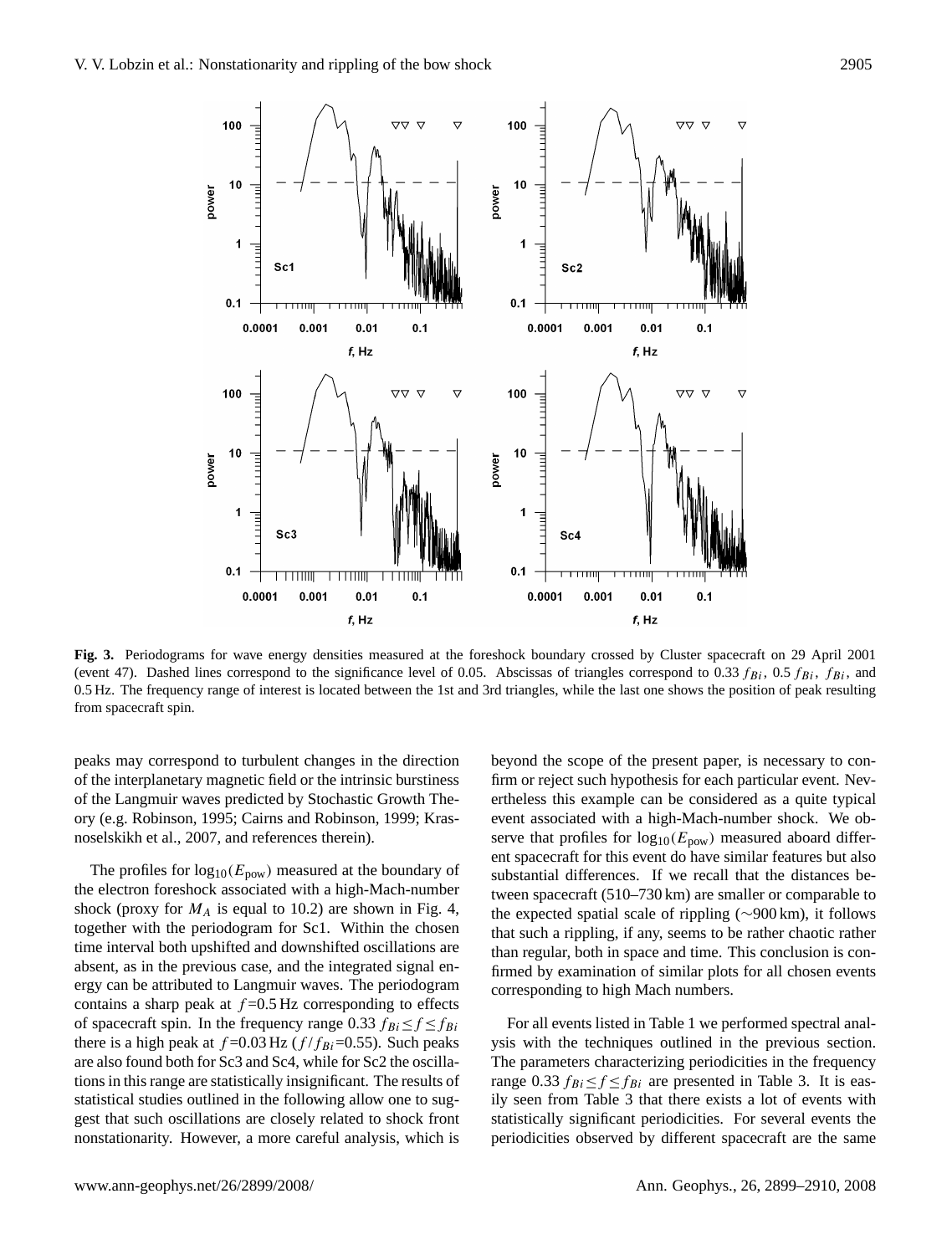**Table 3.** Periodicities found in the wave energies.

| Frequency $f(10^{-2} \text{ Hz})$ , ratio $f/f_{Bi}$ , and significance <sup>a</sup><br>No<br>Sc1<br>Sc <sub>2</sub><br>Sc3<br>Sc <sub>4</sub> |     |      |         |     |             |      |     |      |      |     |      |      |
|------------------------------------------------------------------------------------------------------------------------------------------------|-----|------|---------|-----|-------------|------|-----|------|------|-----|------|------|
|                                                                                                                                                |     |      |         |     |             |      |     |      |      |     |      |      |
| 1                                                                                                                                              | 5.4 | 0.47 | 1.7     | 6.3 | 0.55        | 3.5  | 6.0 | 0.53 | 3.0  | 5.7 | 0.50 | 3.3  |
| $\overline{\mathbf{c}}$                                                                                                                        |     | none |         |     | none        |      |     | none |      |     | none |      |
| $\mathfrak{Z}$                                                                                                                                 | 3.5 | 0.42 | 3.2     | 4.1 | $0.49v$ 3.8 |      | 4.1 | 0.49 | 2.1  | 3.8 | 0.46 | 4.1  |
| $\overline{4}$                                                                                                                                 | 4.1 | 0.40 | 3.2     | 4.4 | 0.43        | 8.7  |     | none |      | 4.5 | 0.44 | 3.3  |
| 5                                                                                                                                              | 7.0 | 0.67 | 9.6     | 6.8 | 0.65        | 11.8 | 6.8 | 0.65 | 9.8  | 6.8 | 0.65 | 2.5  |
| 6                                                                                                                                              | 4.2 | 0.55 | 9.3     | 4.2 | 0.55        | 13.9 | 4.9 | 0.64 | 8.5  | 4.9 | 0.64 | 5.0  |
| 7                                                                                                                                              | 4.8 | 0.37 | 2.7     |     | n/a         |      |     | n/a  |      |     | n/a  |      |
| 8                                                                                                                                              | 2.5 | 0.41 | 2.4     | 2.5 | 0.42        | 1.4  | 2.5 | 0.42 | 2.5  | 2.5 | 0.42 | 1.6  |
| 9                                                                                                                                              | 3.0 | 0.51 | 5.2     |     | none        |      | 3.0 | 0.51 | 2.6  |     | none |      |
| 10                                                                                                                                             | 4.7 | 0.50 | $2.0\,$ | 4.5 | 0.48        | 3.1  | 4.5 | 0.48 | 3.2  | 4.5 | 0.48 | 2.9  |
| 11                                                                                                                                             |     | none |         |     | none        |      |     | none |      |     | none |      |
| 12                                                                                                                                             |     | none |         |     | n/a         |      |     | none |      |     | none |      |
| 13                                                                                                                                             |     | none |         |     | n/a         |      |     | none |      |     | none |      |
| 14                                                                                                                                             |     | none |         |     | n/a         |      |     | none |      |     | n/a  |      |
| 15                                                                                                                                             | 5.9 | 0.47 | 1.6     |     | n/a         |      | 3.1 | 0.53 | 3.3  |     | n/a  |      |
| 16                                                                                                                                             |     | none |         |     | n/a         |      | 4.7 | 0.81 | 5.1  | 4.3 | 0.73 | 3.5  |
| 17                                                                                                                                             | 3.2 | 0.36 | 3.4     | 5.0 | 0.58        | 1.7  |     | none |      |     | none |      |
| 18                                                                                                                                             |     | none |         | 6.9 | 0.84        | 1.5  |     | none |      |     | none |      |
| 19                                                                                                                                             |     | none |         |     | none        |      |     | none |      |     | none |      |
| 20                                                                                                                                             |     | none |         |     | none        |      | 6.5 | 0.64 | 1.4  |     | n/a  |      |
| 21                                                                                                                                             | 3.2 | 0.42 | 5.0     | 3.6 | 0.48        | 4.0  | 3.8 | 0.50 | 15.3 | 3.2 | 0.42 | 2.7  |
| 22                                                                                                                                             | 4.0 | 0.55 | 5.1     | 4.0 | 0.55        | 1.9  | 3.8 | 0.51 | 10.6 | 4.0 | 0.55 | 2.9  |
| 23                                                                                                                                             |     | none |         | 3.6 | 0.48        | 4.0  |     | none |      | 8.3 | 0.92 | 2.0  |
| 24                                                                                                                                             | 6.2 | 0.75 | 1.9     | 2.8 | 0.33        | 12.3 | 4.4 | 0.53 | 8.8  | 3.9 | 0.47 | 5.9  |
| 25                                                                                                                                             | 8.7 | 0.91 | 1.9     | 3.8 | 0.40        | 1.5  | 8.8 | 0.92 | 4.6  |     | n/a  |      |
| 26                                                                                                                                             |     | none |         | 2.6 | 0.69        | 2.6  |     | none |      |     | none |      |
| 27                                                                                                                                             | 5.0 | 0.40 | 1.7     | 5.0 | 0.40        | 2.2  |     | none |      | 6.8 | 0.55 | 1.6  |
| 28                                                                                                                                             | 5.8 | 0.53 | 2.3     | 5.7 | 0.52        | 1.9  | 4.5 | 0.41 | 2.4  |     | n/a  |      |
| 29                                                                                                                                             | 4.4 | 0.43 | 7.1     | 4.2 | 0.41        | 6.5  | 4.2 | 0.41 | 6.8  |     | n/a  |      |
| 30                                                                                                                                             |     | n/a  |         | 4.3 | 0.58        | 8.0  | 3.1 | 0.42 | 1.4  |     | n/a  |      |
| 31                                                                                                                                             |     | none |         |     | none        |      |     | none |      |     | none |      |
| 32                                                                                                                                             |     | none |         |     | none        |      | 8.9 | 0.41 | 2.7  |     | none |      |
| 33                                                                                                                                             |     | none |         |     | none        |      |     | none |      |     | none |      |
| 34                                                                                                                                             |     | none |         | 8.0 | 0.65        | 1.8  | 7.3 | 0.59 | 2.0  |     | none |      |
| 35                                                                                                                                             | 2.4 | 0.44 | 10.7    | 2.4 | 0.44        | 10.9 | 2.1 | 0.38 | 14.6 | 2.5 | 0.44 | 10.3 |
| 36                                                                                                                                             |     | none |         | 5.9 | 0.61        | 3.0  | 5.9 | 0.61 | 4.1  | 6.2 | 0.64 | 7.4  |
| 37                                                                                                                                             |     | none |         |     | none        |      |     | none |      |     | none |      |
| 38                                                                                                                                             |     | none |         | 8.7 | 0.48        | 1.9  |     | none |      | 6.6 | 0.36 | 1.4  |
| 39                                                                                                                                             | 3.2 | 0.55 | 4.8     |     | none        |      | 3.2 | 0.55 | 5.2  | 3.2 | 0.55 | 3.4  |
| 40                                                                                                                                             | 2.2 | 0.42 | 3.7     | 1.9 | 0.35        | 10.2 | 2.3 | 0.43 | 5.6  | 2.4 | 0.46 | 2.4  |
| 41                                                                                                                                             | 3.5 | 0.57 | 2.2     | 3.5 | 0.57        | 3.7  | 3.5 | 0.57 | 2.2  | 3.5 | 0.57 | 3.2  |
| 42                                                                                                                                             | 4.5 | 0.43 | 5.2     | 4.7 | 0.45        | 9.1  | 5.1 | 0.49 | 5.1  | 5.3 | 0.51 | 2.9  |
| 43                                                                                                                                             | 6.0 | 0.54 | 3.1     | 5.2 | 0.47        | 2.0  | 4.9 | 0.45 | 3.3  | 4.9 | 0.45 | 2.9  |
| 44                                                                                                                                             |     | none |         | 5.7 | 0.88        | 2.7  |     | n/a  |      | 5.7 | 0.88 | 1.8  |
| 45                                                                                                                                             |     | none |         | 2.5 | 0.43        | 2.0  |     | n/a  |      |     | n/a  |      |
| 46                                                                                                                                             |     | none |         |     | none        |      |     | none |      |     | none |      |
| 47                                                                                                                                             |     | none |         |     | none        |      | 6.2 | 0.69 | 3.8  |     | none |      |
| 48                                                                                                                                             |     | none |         |     | none        |      |     | none |      |     | none |      |

The abbreviation "n/a" stands for absent data, while "none" means that no significant periodicity is found in the frequency range of interest.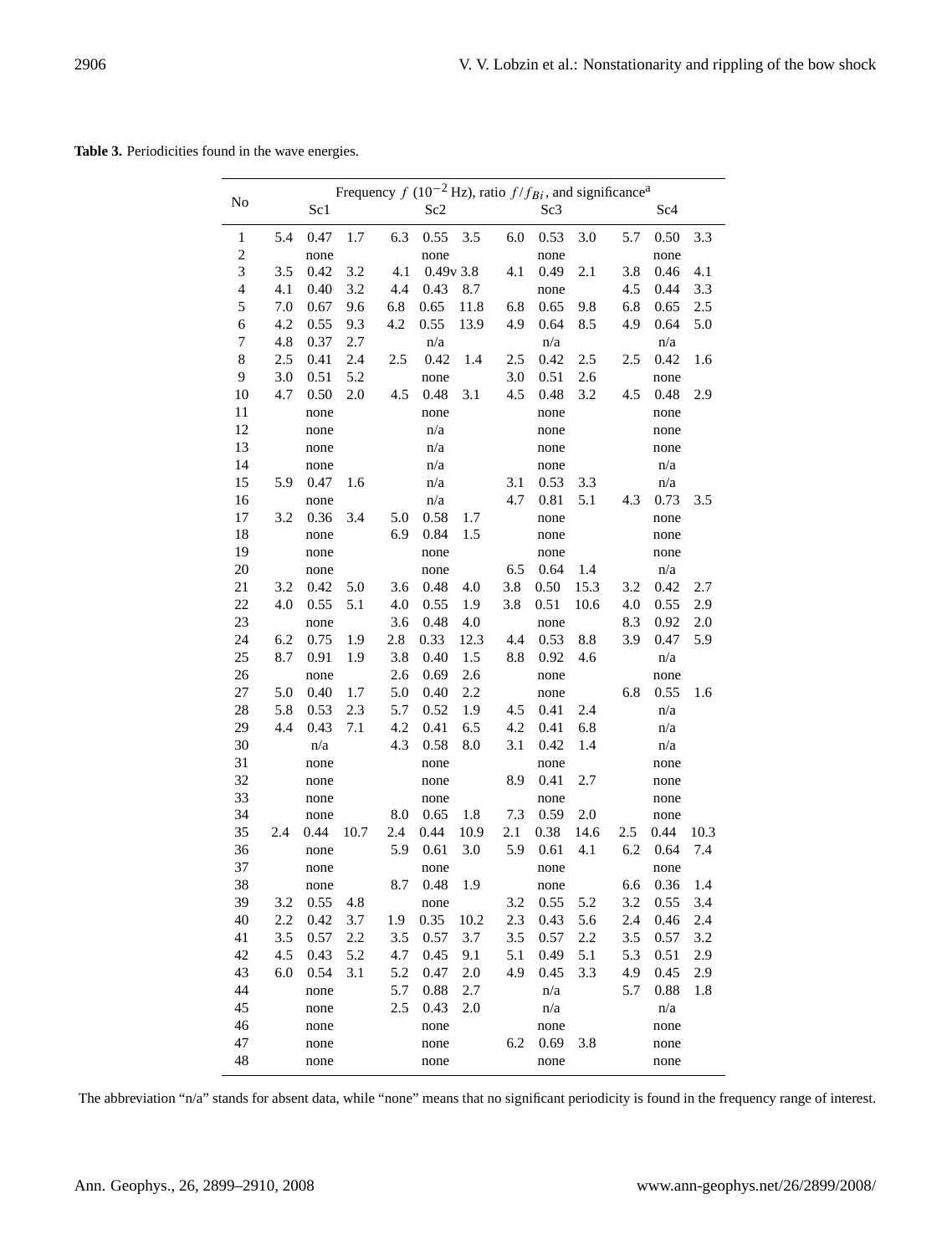

**Fig. 4. (a)** Profiles for log<sub>10</sub>( $E_{\text{pow}}$ ) measured aboard all four Cluster spacecraft upon sliding averaging over 4 s time intervals. Measurements were performed by the WHISPER instrument in the Earth's electron foreshock on 29 March 2001 (event 39). Red, green, blue, and black lines correspond to Sc1, Sc2, Sc3, and Sc4, respectively. To ease the comparison, the curves showing the measurements aboard Sc2, Sc3, and Sc4 are shifted upward by 2, 4, and 6, respectively. **(b)** Periodogram for wave energy density measured aboard Sc1. The dashed line shows the significance level of 0.05. The triangles have abscissas at 0.33  $f_{Bi}$ , 0.5 $f_{Bi}$ ,  $f_{Bi}$ , and 0.5 Hz. The frequency range of interest is located between the 1st and 3rd triangles, while the last one shows the position of peak resulting from spacecraft spin.

or similar, while there is a number of events with different periodicities.

Obviously the observed oscillations of Langmuir wave intensities can be attributed both to the dynamics of the shock front itself and to some other phenomena that may be not directly related to the bow shock, e.g. to modulation of plasma and/or electron beam parameters by a MHD wave that was generated elsewhere and encountered the electron foreshock or the bow shock. Generally speaking, for any particular event a periodicity found cannot confidently be ascribed to shock front dynamics, first of all due to unavailability of simultaneous measurements in the vicinity of the shock front, where the energetic electrons are produced, and at the foreshock boundary where intense Langmuir waves are observed.

As usual when one has to deal with a number of unmonitored factors, a statistical approach is required. In particular, for oscillations resulting from shock front dynamics one can expect a correlation between shock Mach number and the probability of observing such oscillations. On the other hand, quite reliable estimates of shock Mach numbers associated with given observations at the foreshock boundaries cannot be obtained in the most of cases due to a number of reasons. However, a proxy for the Alfvén Mach number can easily be calculated from available data set by taking a projection of solar wind velocity onto the magnetic field at 1 AU, as described in Sect. 2.

We analyzed the dependence of the fractions of stationary and nonstationary shocks on the proxy for the shock Alfven Mach number and on the solar wind Alfvén Mach number itself. The results obtained are shown in Fig. 5. Since the number of events is not very large, especially for small and large Mach numbers, for the points shown on the plots the



**Fig. 5.** Dependence of percentage of stationary (green lines) and nonstationary (red lines) shocks on the proxy of perpendicular Alfvén Mach number (solid lines) and on the solar wind Alfvén Mach number (dashed lines). To decrease statistical scattering, the number of shocks is calculated for Mach number intervals of length 2 for each point shown on the plots.

numbers of shocks are calculated for Mach number intervals of length 2, with the abscissas of the points corresponding to the centers of the intervals. It follows from the plots that the probability for the shock to be stationary in this frequency range decreases as the Alfvén Mach number increases, as would be expected provided that there exists a strong correlation between the shock Alfvén Mach number and its proxy. Moreover, the probability to observe nonstationary shocks vanishes for low Mach numbers and approaches a unity as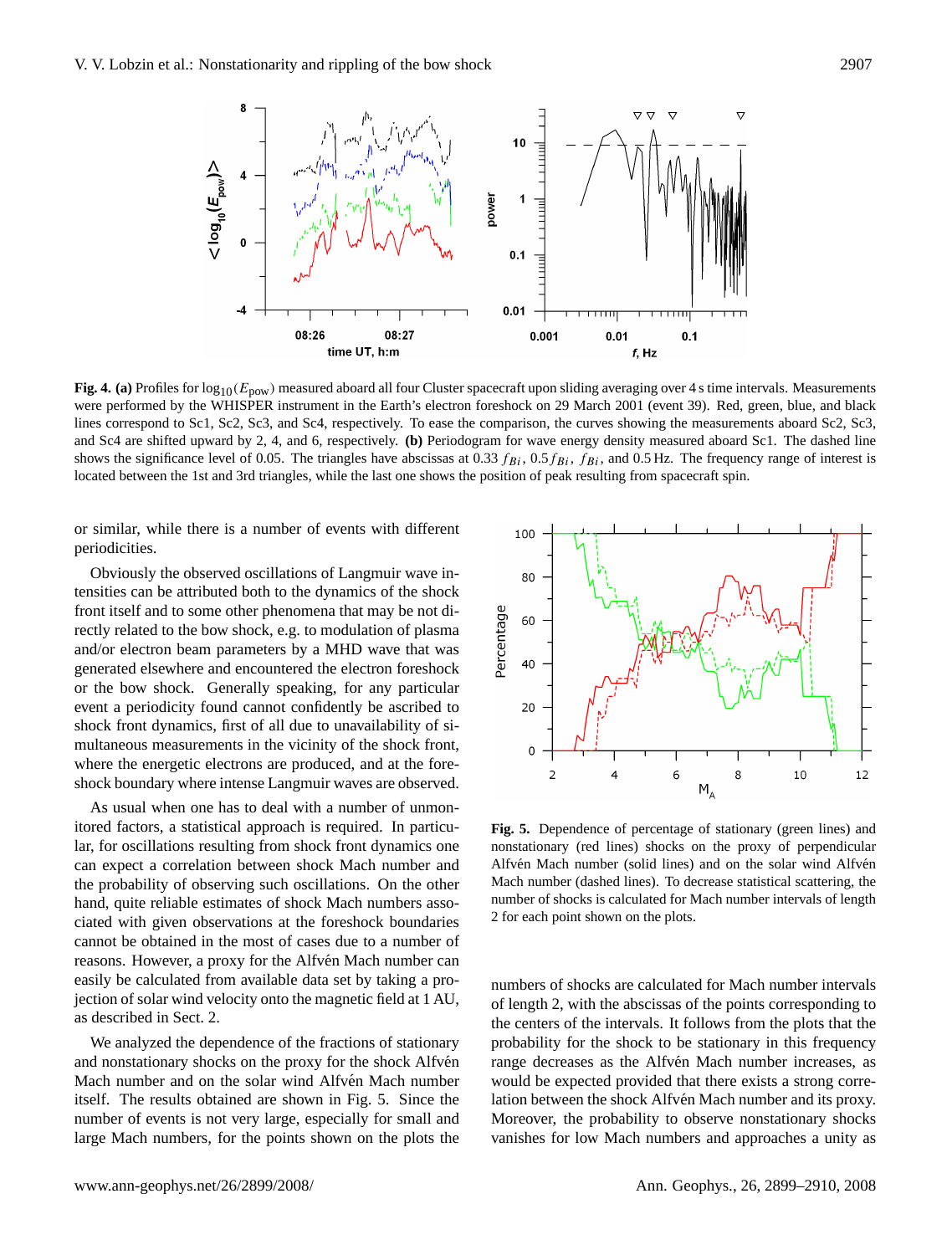the Mach number increases up to high values, in accordance with the expectations based on theory, numerical simulations, and previous observations (e.g. Krasnoselskikh et al., 2002; Hellinger, 2003; Lembege et al., 2004; Bale et al., 2005). As should be expected, similar results are obtained with the solar wind Alfvén Mach numbers (see Fig. 5), most probably because solar wind and shock Mach numbers are highly correlated.

Analogous plots for dependencies on "parallel" Mach number proxy, which is calculated with the use of projection of plasma velocity onto the magnetic field, don't reveal a correlation between the probabilities and Mach number (the plots are not shown). This fact can be considered as additional evidence that the choice of Alfvén Mach number proxy is reasonable and the periodicities for the most of the events are related to intrinsic shock front dynamics rather than to external disturbances. Analogous plots with the sound and fast Mach number proxies reveal the same tendencies (the plots are not shown). However, the correlation between the probability for the shock to be nonstationary and these proxies are considerably lower than that for Alfvén Mach number. Most probably the main reasons for this are weaker correlations between these Mach numbers and their proxies. Indeed, in addition to solar wind velocity, density, and magnetic field required for calculation of Alfvén Mach number, the estimation of sound and fast Mach numbers needs additional information about electron and ion temperatures. The OMNI data contain only proton temperature, while the electron temperature is assumed to be the same for all events. In addition, the estimates of temperatures of different solar wind components usually have rather large uncertainties.

# **4 Summary and conclusions**

In the present paper, we describe in detail and use the method for remote sensing of the quasiperpendicular part of the bow shock surface. This method was suggested by Lobzin et al. (2003) and was previously proven to be useful in a case study of a nonstationary bow shock observed by Cluster spacecraft on 24 January 2001 at 07:05:00–07:09:00 UT. The method is based on analysis of high frequency electric field fluctuations corresponding to Langmuir, upshifted, and downshifted oscillations in the electron foreshock. Langmuir waves usually have maximum intensity at the upstream boundary of this region. All these waves are commonly believed to be generated by energetic electrons accelerated at the quasiperpendicular zone of the shock front. Nonstationary behavior of the shock, in particular due to rippling, should result in modulation of energetic electron fluxes, thereby giving rise to variations of Langmuir waves intensity. For upshifted and downshifted oscillations, the variations of both intensity and central frequency can be observed. For the present study, WHISPER measurements of electric field spectra obtained aboard Cluster spacecraft are used to choose

48 crossings of the electron foreshock boundary with dominating Langmuir waves and to perform for the first time a statistical analysis of nonstationary behavior of quasiperpendicular zone of the Earth's bow shock. Analysis of hidden periodicities in plasma wave energy reveals shock front nonstationarity in the frequency range 0.33  $f_{Bi} < f < f_{Bi}$ , where  $f_{Bi}$  is the proton gyrofrequency upstream of the shock, and shows that the probability to observe such a nonstationarity increases with Mach number. The profiles observed aboard different spacecraft and the dominating frequencies of the periodicities are usually different. Hence nonstationarity and/or rippling seem to be rather irregular both in space and time rather than resembling a quasiregular wave-like pattern propagating on the shock surface. However, a possibility that effects of quasiregular oscillations of the shock may be obscured by the fluctuations of the solar wind parameters and due to other reasons cannot be definitely excluded.

*Acknowledgements.* The authors are thankful to Iver Cairns for useful discussions. This work was partially supported by le Studium program of Region Centre of France and by the Australian Research Council. The work of K. Musatenko was supported by the French Government Fellowship. This work was partially performed in the frame of ISSI team activities entitled "High-Mach-number collisionless shock dynamics: theory and simulations versus multipoint measurements in space" and it was also financially supported by CNES as Scientific Space Research Proposal entitled "Cluster Co-I DWP."

Topical Editor R. Nakamura thanks two anonymous referees for their help in evaluating this paper.

## **References**

- Bagenal, F., Belcher, J. W., Sittler Jr., E. C., and Lepping, R. P.: The Uranian bow shock: Voyager 2 inbound observations of a high Mach number shock, J. Geophys. Res., 92, 8603–8612, 1987.
- Bale, S. D., Balikhin, M. A., Horbury, T. S., Krasnoselskikh, V. V., Kucharek, H., Möbius, E., Walker, S. N., Balogh, A., Burgess, D., Lembege, B., Lucek, E. A., Scholer, M., Schwartz, S. J., and Thomsen, M. F.: Quasi-perpendicular shock structure and processes, Space Sci. Rev., 118, 161–203, 2005.
- Balikhin, M. A., Walker, S. N., de Wit, T. Dudok, Alleyne, H. St. C. K., Woolliscroft, L. J. C., Mier-Jedrzejowicz, W. A. C., Baumjohann, W., and Barning, F. J. M., Non-stationarity and low frequency turbulence at a quasiperpendicular shock front, Adv. Space Res., 20, 729–734, 1997.
- Barning, F. J. M.: The numerical analysis of the light-curve of 12 Lacertae, Bulletin of the Astronomical Institutes of the Netherlands, 17, 22–28, 1963.
- Biskamp, D. and Welter, H.: Numerical studies of magnetosonic collisionless shock waves, Nucl. Fusion, 12, 663–666, 1972.
- Burgess, D.: Interpreting multipoint observations of substructure at the quasi-perpendicular bow shock: Simulations, J. Geophys. Res., 111, A10210, doi:10.1029/2006JA011691, 2006.
- Burgess, D. and Scholer, M.: Shock front instability associated with reflected ions at the perpendicular shock, Phys. Plasmas, 14, 012108, doi:10.1063/1.2435317, 2007.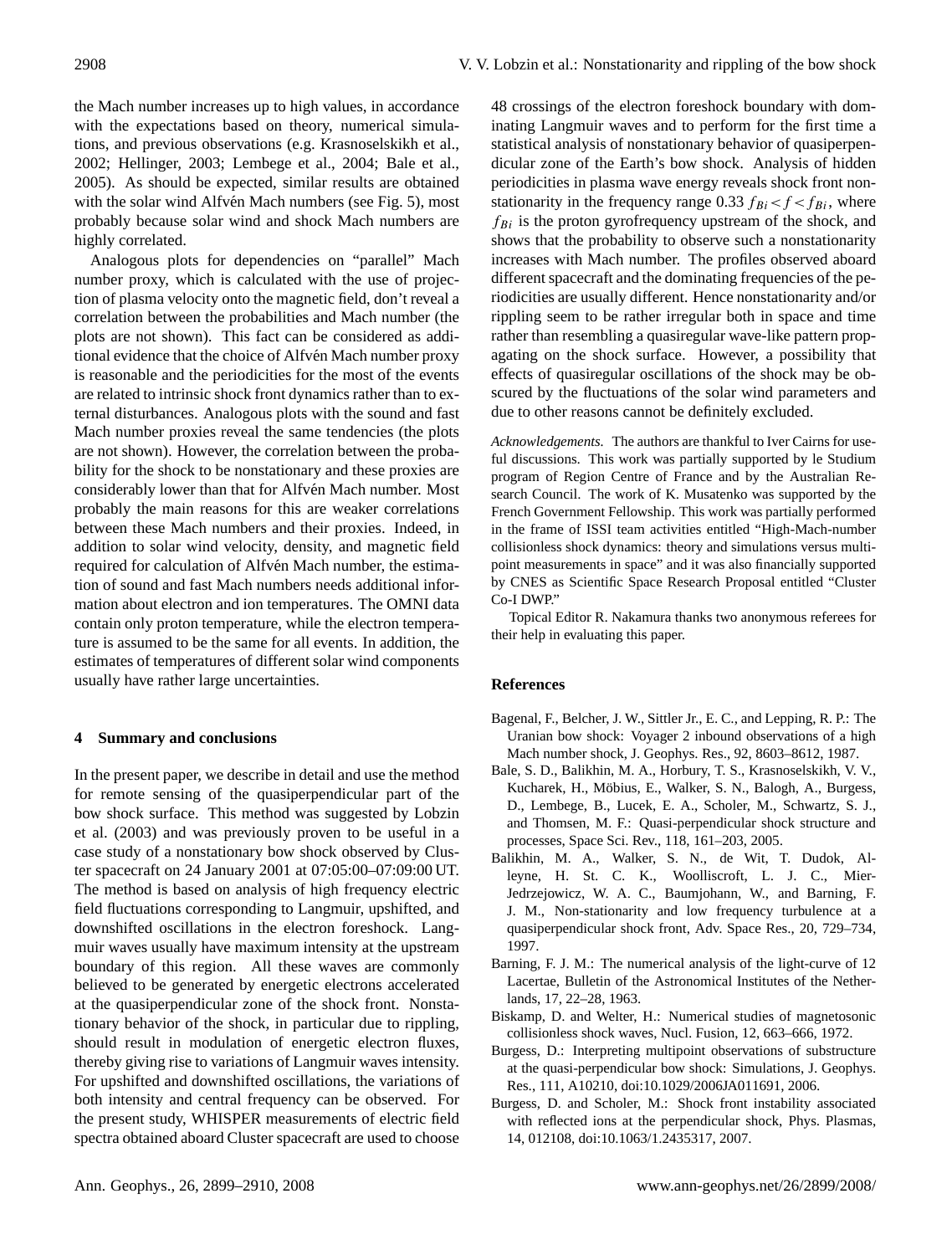- Cairns, I. H. and Robinson, P. A. Strong evidence for stochastic growth of Langmuir-like waves in Earth's foreshock, Phys. Rev. Lett., 82, 3066–3069, 1999.
- Décréau, P. M. E., Fergeau, P., Krasnosel'skikh, V., Lévêque, M. L, Martin, Ph., Randriamboarison, O., Sené, F. X., Trotignon, J. G., Canu, P., Mögensen, P. B., and Whisper investigators: Whisper, a resonance sounder and wave analyser: performances and perspectives for the Cluster mission, Space Sci. Rev., 79, 157–193, 1997.
- Ferraz-Mello, S.: Estimation of periods from unequally spaced observations, Astron. J., 86, 619–624, 1981.
- Filbert, P. C. and Kellogg, P. J.: Electrostatic noise at the plasma frequency beyond the bow shock, J. Geophys. Res., 84, 1369– 1381, 1979.
- Galeev, A. A., Kennel, C. F., Krasnoselskikh, V. V., and Lobzin, V. V.: The role of whistler oscillations in the formation of the structure of high Mach number collisionless shock, in: Proceedings of the Joint Varenna-Abastumani International School and Workshop on Plasma Astrophysics, Varenna, Italy, 24 August– 3 September 1988, European Space Agency, Paris, 1988. ESA SP-285, vol. 1, pp. 165–171, 1988a.
- Galeev, A. A., Kennel, C. F., Krasnoselskikh, V. V., and Lobzin, V. V.: Quasi-perpendicular collisionless high Mach number shocks, in: Proceedings of the Joint Varenna-Abastumani International School and Workshop on Plasma Astrophysics, Varenna, Italy, 24 August–3 September 1988, European Space Agency, Paris, 1988. ESA SP-285, vol. 1, pp. 173–183, 1988b.
- Hellinger, P.: Structure and stationarity of quasi-perpendicular shocks: numerical simulations, Planet. Space Sci., 51, 649–657, 2003.
- Horbury, T. S., Cargill, P. J., Lucek, E. A., Balogh, A., Dunlop, M. W., Oddy, T. M., Carr, C., Brown, P., Szabo, A., and Fornaçon, K.-H.: Cluster magnetic field observations of the bowshock: orientation, motion and structure, Ann. Geophys., 19, 1399–1409, 2001,

[http://www.ann-geophys.net/19/1399/2001/.](http://www.ann-geophys.net/19/1399/2001/)

- Kennel, C. F., Edmiston, J. P., and Hada, T.: A quarter century of collisionless shock research, in: Collisionless Shocks in the Heliosphere: A Tutorial Review, edited by: Stone, R. G. and Tsurutani, B. T., AGU, Washington, D.C., pp. 1–36, 1985.
- Krasnoselskikh, V. V., Lobzin, V. V., and Rozov, V. B.: Nonstationary processes in the front of high Mach number collisionless quasiperpendicular shock: Dynamics of the ion distribution, in: Proceedings of the Joint Varenna-Abastumani-ESA-Nagoya-Potsdam International Workshop on Plasma Astrophysics, Telavi, Georgia, 4–12 June 1990. European Space Agency, Paris, 1990, ESA SP-311, pp. 103–107, 1990.
- Krasnosel'skikh, V. V., Balikhin, M. A., Alleyne, H. St. C., Klimov, S. I., Mier-Jedrzejowicz, W. A. C., Pardaens, A. K., Petrukovich, A., Southwood, D. J., Vinogradova, T., and Woolliscroft, L. J. C.: On the nature of low frequency turbulence in the foot of strong quasi-perpendicular shocks, Adv. Space Res., 11(9), 15– 18, 1991.
- Krasnoselskikh, V. V., Lembege, B., Savoini, P., and Lobzin, V. V.: Nonstationarity of strong collisionless quasiperpendicular shocks: theory and full particle numerical simulations, Phys. Plasmas, 9, 1192–1209, 2002.
- Krasnoselskikh, V. V., Lobzin, V. V., Musatenko, K., Soucek, J., Pickett, J. S., and Cairns, I. H.: Beam-plasma inter-

action in randomly inhomogeneous plasmas and statistical properties of small-amplitude Langmuir waves in the solar wind and electron foreshock, J. Geophys. Res., 112, A10109, doi:10.1029/2006JA012212, 2007.

- Lacombe, C., Mangeney, A., Harvey, C. C., and Scudder, J. D.: Electron plasma waves upstream of the Earth's bow shock, J. Geophys. Res., 90, 73–94, 1985.
- Lembege, B., Giacalone, J., Scholer, M., Hada, T., Hoshino, M., Krasnoselskikh, V., Kucharek, H., Savoini, P., and Terasawa, T.: Selected problems in collisionless-shock physics, Space Sci. Rev., 110, 161–226, 2004.
- Leroy, M. M. and Mangeney, A.: A theory of energization of solar wind electrons by the Earth's bow shock, Ann. Geophys., 2, 449– 456, 1984,

[http://www.ann-geophys.net/2/449/1984/.](http://www.ann-geophys.net/2/449/1984/)

- Lobzin, V. V., Krasnoselskikh, V. V., Bosqued, J.-M., Pinçon, J.-L., Schwartz, S. J., and Dunlop, M.: Nonstationarity and reformation of high-Mach-number quasiperpendicular shocks: Cluster observations, Geophys. Res. Lett., 34, L05107, doi:10.1029/2006GL029095, 2007.
- Lobzin, V. V., Décréau, P., Lefebvre, B., Krasnoselskikh, V., and Schwartz, S. J.: The Earth's bow shock nonstationarity evidenced by electrostastic waves within the electron foreshock, in: Spatio-Temporal Analysis and Multipoint Measurements in Space, Orleans, France, 12–16 May 2003, pp. 44–45, 2003.
- Lobzin, V. V., Krasnoselskikh, V. V., Schwartz, S. J., Cairns, I., Lefebvre, B., Décréau, P., and Fazakerley, A.: Generation of downshifted oscillations in the electron foreshock: a loss-cone instability, Geophys. Res. Lett., 32(18), L18101, doi:10.1029/2005GL023563, 2005.
- Lomb, N. R.: Least-squares frequency analysis of unequally spaced data, Astrophys. Space Sci., 39, 447–462, 1976.
- Lowe, R. E. and Burgess, D.: The properties and causes of rippling in quasi-perpendicular collisionless shock fronts, Ann. Geophys., 21, 671–679, 2003,

[http://www.ann-geophys.net/21/671/2003/.](http://www.ann-geophys.net/21/671/2003/)

- Morse, D. L., Destler, W. W., and Auer, P. L.: Nonstationary behavior of collisionless shocks, Phys. Rev. Lett., 28, 13–16, 1972.
- Moullard O., Burgess, D., Horbury, T. S., and Lucek, E. A.: Ripples observed on the surface of the Earth's quasiperpendicular bow shock, J. Geophys. Res., 111, A09113, doi:10.1029/2005JA011594, 2006.
- Pedersen, A., Cornilleau-Wehrlin, N., de La Porte, B., Roux, A., Bouabdellah, A., Decreau, P. M. E., Lefeuvre, F., Sene, F. X., ` Gurnett, D., Huff, R., Gustafsson, G., Holmgren, G., Woolliscroft, L., Alleyne, H. St. C., Thompson, J. A., and Davies, P. H. N.: The Wave Experiment Consortium (WEC), Space Sci. Rev., 79, 93–105, 1997.
- Press, W.H., Teukolsky, S. A., Vetterling, W. T., Flannery, B. P.: Numerical Recipes in Fortran 77, The Art of Scientific Computing, 2nd Edition, vol. 1 of Fortran Numerical Recipes, Press Syndicate of the University of Cambridge, 1997.
- Robinson, P. A.: Stochastic wave growth, Phys. Plasmas, 2, 1466– 1479, 1995.
- Scargle, J. D.: Studies in astronomical time series analysis. II. Statistical aspects of spectral analysis of unevenly spaced data, Astrophys. J., 263, 835–853, 1982.
- Thomas, V. A.: Dimensionality effects in hybrid simulations of high Mach number collisionless perpendicular shocks, J. Geo-